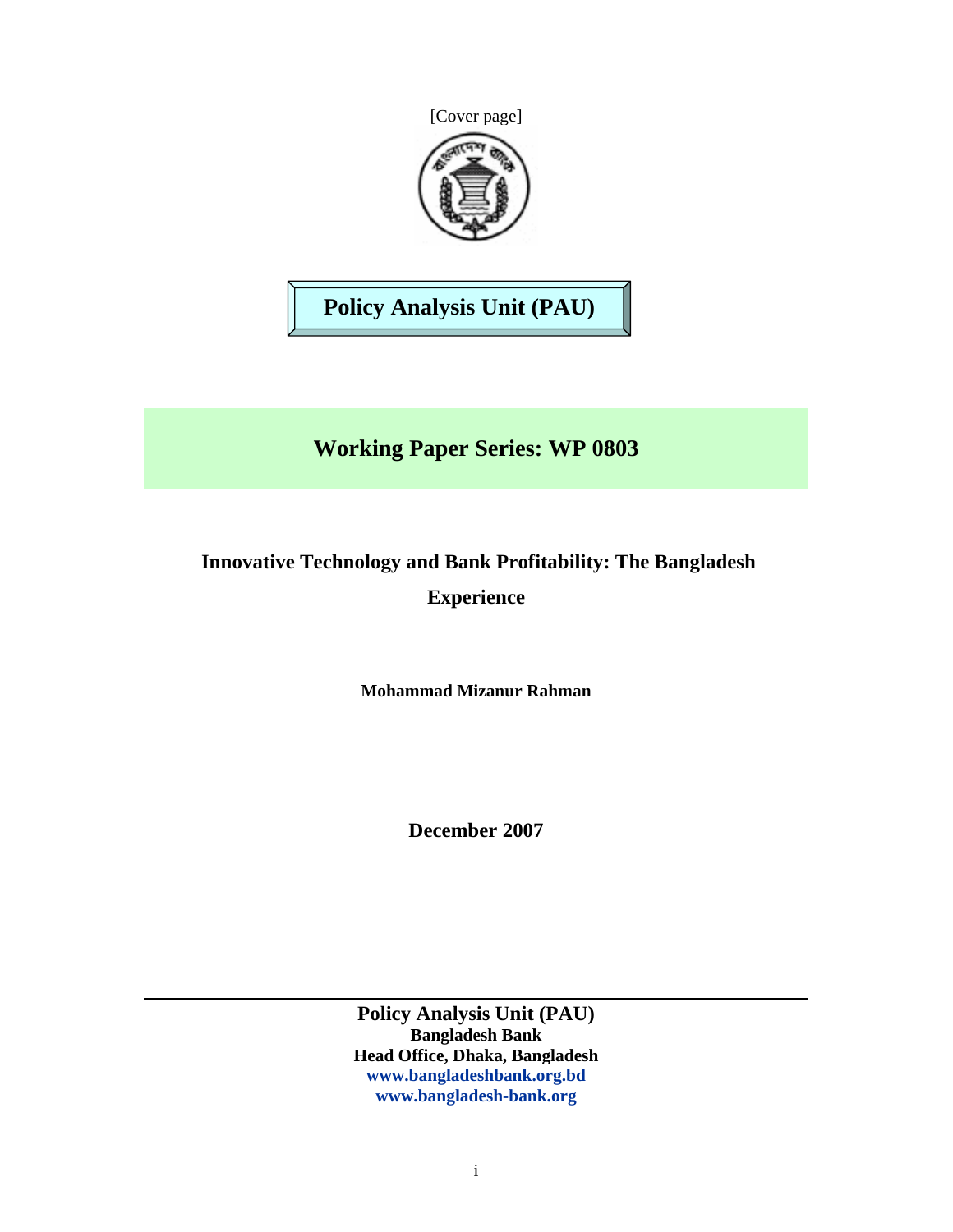

# **Policy Analysis Unit\* (PAU)**

## **Working Paper Series: WP 0803**

### **Innovative Technology and Bank Profitability: The Bangladesh**

## **Experience**

**Mohammad Mizanur Rahman Assistant Director, Policy Analysis Unit Bangladesh Bank** 

**December 2007** 

### **Copyright © 2007 by Bangladesh Bank**

• *In an attempt to upgrade the capacity for research and policy analysis at Bangladesh Bank (BB), PAU prepares and publishes Working Papers on macroeconomic research at regular intervals. These papers reflect the research in progress at PAU, and as such comments are most welcome. It is anticipated that a majority of these papers will eventually be published in learned journals after the due review process. Neither the Board of Directors nor the management of, or any agency of the Government of Bangladesh, however, necessarily endorses any or all of the views expressed in these papers. The latter reflect views based on professional analysis carried out by the staff of Bangladesh Bank, and hence the usual caveat as to the veracity of research reports applies.* 

**[An electronic version of this paper is available at www.bangladeshbank.org.bd]**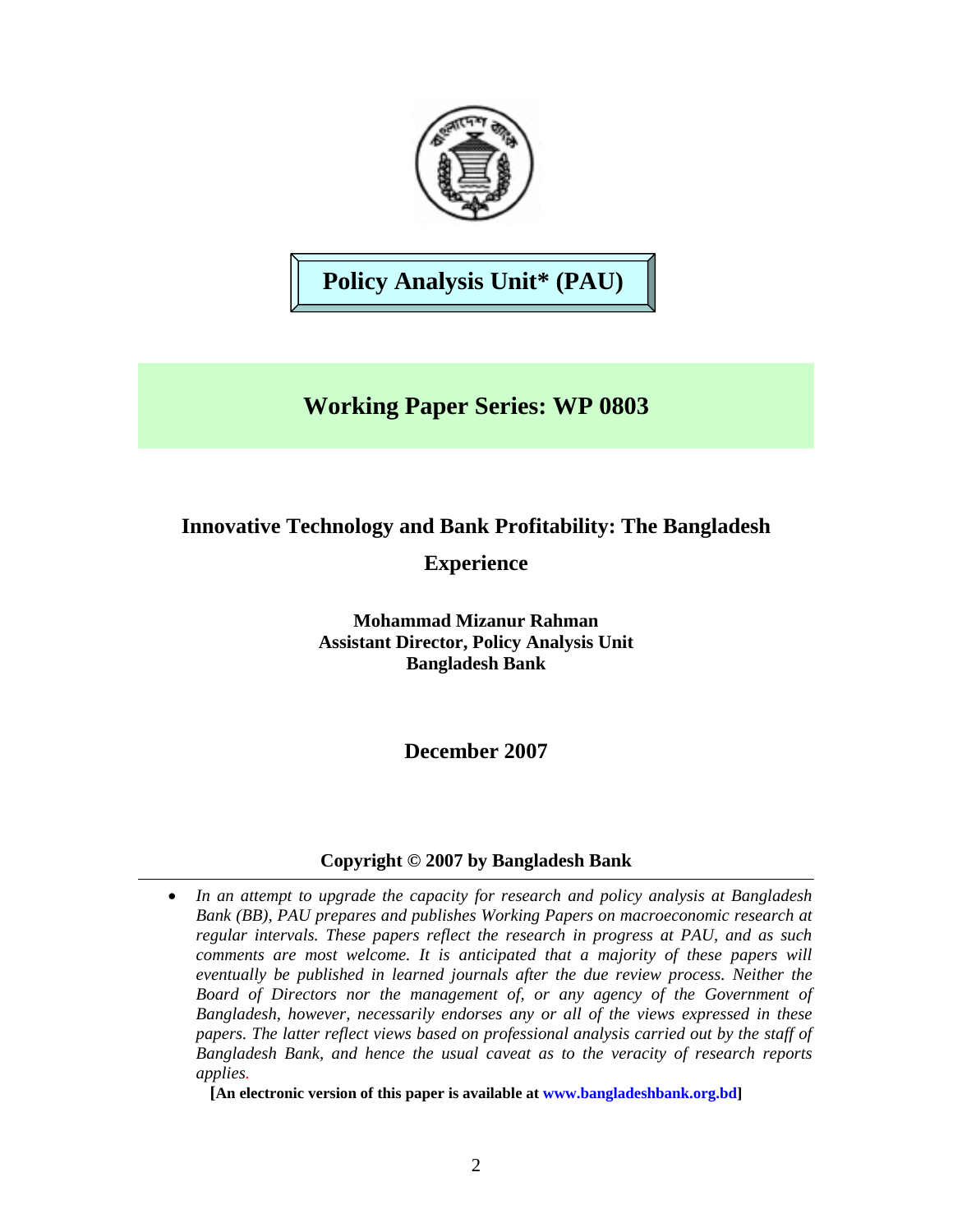#### **Innovative Technology and Bank Profitability: The Bangladesh Experience**

Mohammad Mizanur Rahman<sup>\*</sup>

#### December 2007

#### **Abstract**

The paper provides evidence on and implications of adopting innovative technology in banking activities in Bangladesh. It also gives a detailed account on the present status and trends in offering innovative products and services by the country's banking sector. The study uses six alternative methods of dividing the banks into two different groups relating to technology adoption, namely adopters and non-adopters. This study uses bank's ROA, ROE, non-interest income growth, interest income growth, total income growth, non-interest expense growth, interest expense growth, total expense growth, deposit growth, loans and advances growth, and NPL growth as performance indicators and shows that the adopters outperform the non-adopters in terms of most of these indicators. One of the important findings of the study is that the performance of the technology-adopters improves as they gain maturity in adopting innovative technology. The result, however, is applicable when all PCBs, FCBs and a bank of SBs are considered to form the technology-adopter group, but the result becomes atypical when NCBs and SBs are also considered with PCBs and FCBs in forming the group.

Keywords: Innovative technology in banking, Banks' profitability, Bangladesh.

JEL Classification: G00, G20, G21

 $\overline{a}$ 

<sup>∗</sup> Assistant Director, Policy Analysis Unit (PAU), Bangladesh Bank, Dhaka, Bangladesh, e-mail: mizubb74@yahoo.com. The author is indebted to Dr. Mustafa K. Mujeri, Chief Economist, Bangladesh Bank (BB), Dr. Iftekhar Hasan, Professor, Lally School of Management and Technology, Rensselaer Polytechnic Institute, NY, USA and Dr. Md. Akhtaruzzaman, SRE, PAU, BB for their extensive guidance and instructions. He is also thankful to Dr. Sayera Younus, SRE and Md. Ezazul Islam, RE, PAU, BB for their valuable comments and suggestions. However, the views expressed in the paper are the author's own and do not necessarily reflect those of BB.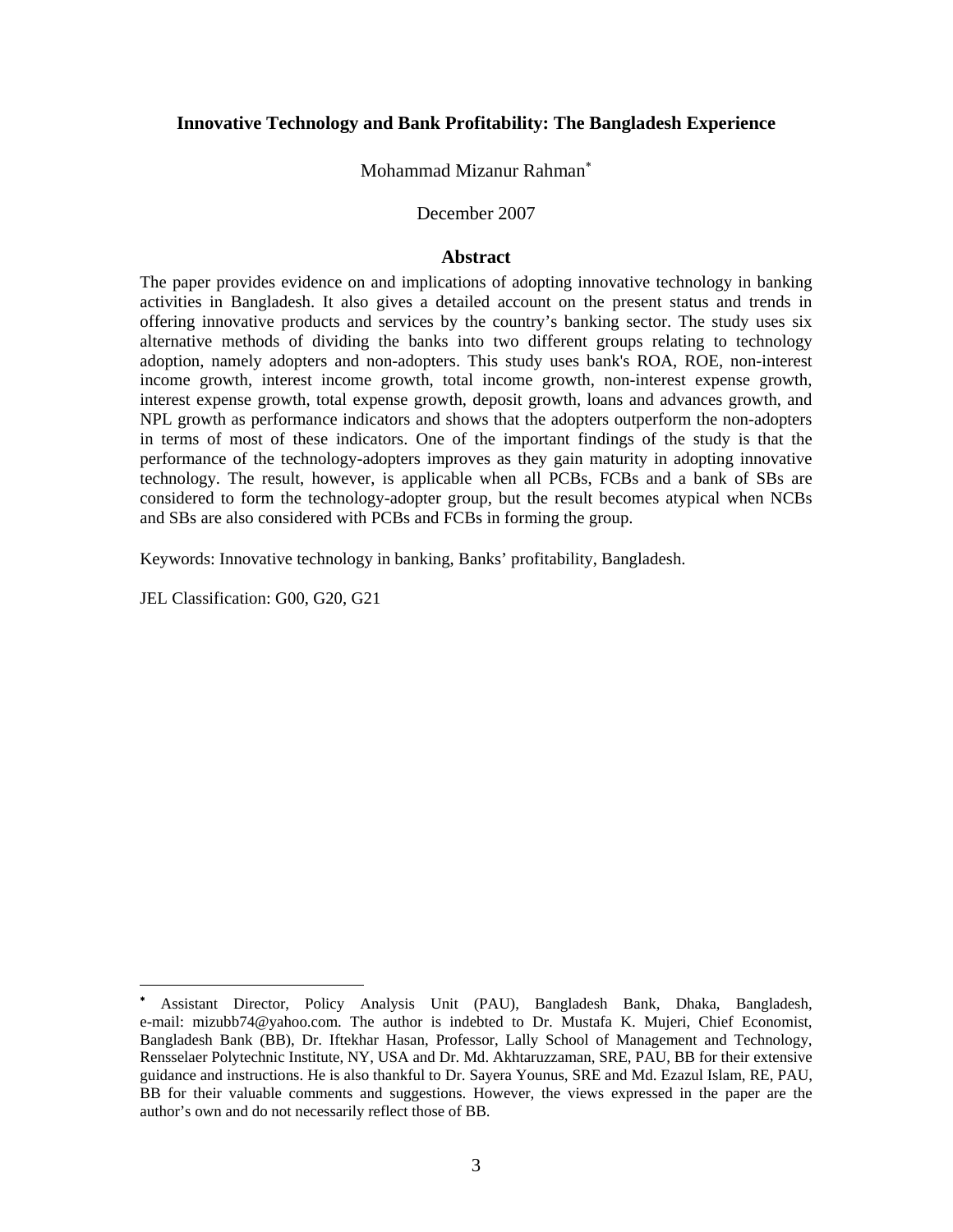#### **1. Introduction**

Technological innovations and its use in banking activities have been revolutionizing the banking industry all over the world though it is a relatively new phenomenon in Bangladesh. Many countries in the world are now in the state of performing most of their banking activities even being at home through internet while the banks' clients in Bangladesh mostly stay in the long queue for performing their daily banking business. Technology has brought momentum in banking activities through saving time and smoothing the transactions. Recently, it is also attracting the customers and gaining popularity among the traditional banks in Bangladesh. The step toward modern and innovative banking in Bangladesh is likely to smoothen the way to accelerate internet banking within a short time. The increasing trend in the number of users of modern and innovative technology driven products and services offered by different categories of banks reveal the fact that paper based and time consuming traditional banking is gradually being replaced by modern and innovative banking. When the banking system in Bangladesh is engaged in adopting technology driven products and services in recent years, the banks in the advanced world are flourishing different forms of internet banking services. Since the commercial banks in Bangladesh as elsewhere run their business mainly for earning profits, it is important for them to evaluate the profitability of technology driven banking. Obviously, the banks will be encouraged to adopt innovative technology driven products and services if these are found to be cost effective, profitable, and are considered more convenient to the customers.

Technological innovations are taking place in the global banking sector since the 1960s. The First National City Bank of New York (Citicorp) introduced an instrument named the first effective negotiable certificate of deposit (CD) in February 1961. At that time, this was considered as a banking innovation. The following innovations like liability management and numerous financial and technological innovations occurred prior to the 1970s. During the 1980s and early 1990s, a great number of innovations such as merger, consolidations, and failures occurred. Electronic fund transfer system (EFTS or EFT systems) was the preliminary form of technological innovation in the banking sector. The fundamental components of EFTS are automated teller machine (ATMs), point of sale (POS) terminals, and automated clearing houses (ACHs).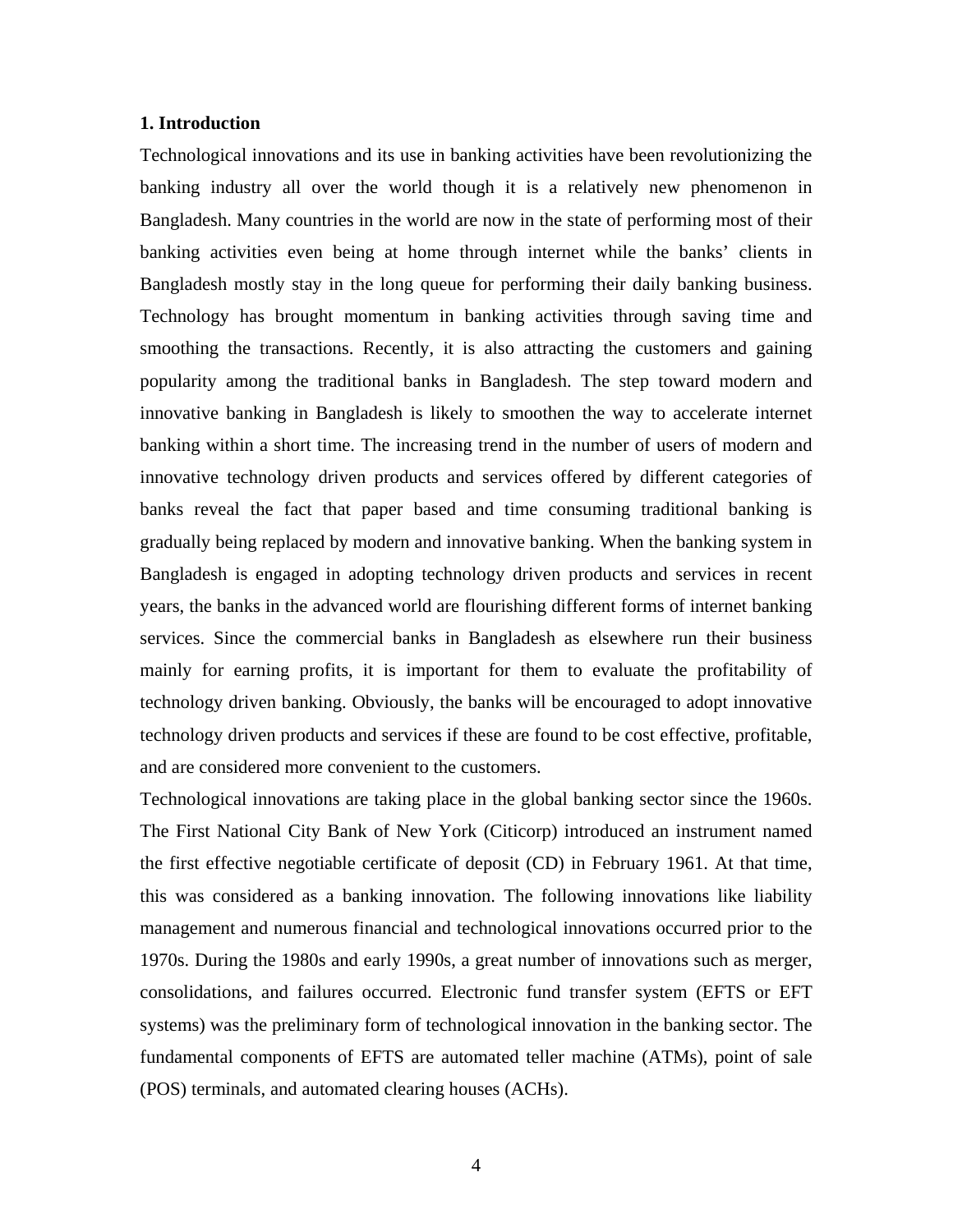Over the last decades, computer technology has substantially transformed the banking industry. The wide distribution of *automated teller machines* (ATMs) by the mid-1980s gave the customers 24-hour access to cash and account information. On-line banking through the Internet and banking through automated phone systems now allow for electronic payment of bills, money transfers, and loan applications without entering a bank branch.<sup>1</sup>

Since the last decade, the introduction of innovative products and services, such as debit cards, credit cards, use of ATMs, transferring fund through ware services, and on-line banking facilities have emerged as an important and new strategy for the banks to attract customers in Bangladesh. It is an established fact that technology driven banking is more convenient and time saving, and hence, is popular with the customers. Therefore, every year traditional banks are coming forward with more and more technology driven products and services for their customers. On the basis of a survey, it is seen that foreign commercial banks (FCBs) have played the pioneering role in adopting modern technology in daily banking activities during the early 1990s in Bangladesh whereas the private commercial banks (PCBs) and the nationalized commercial banks (NCBs) came forward with such services in a limited scale during the late  $1990s$ . <sup>2</sup> Moreover, it is also observed that the banking industry as a whole, except for the four specialized banks (SBs), rushed in offering several new technologies in banking during the middle of the current decade.

The present study has been undertaken primarily to evaluate the impact of adopting innovative technology on the performance of the banking sector in Bangladesh. This is a relatively unexpored area in Bangladesh since most of the earlier studies on technological innovations and its use in traditional banking activities focused on banking softwear, hardwear related risk factors, and associated problems in technology driven banking. This paper provides the evidence on and the implications for adopting innovative technology in the banking sector in Bangladesh along with the details on the present

 $\overline{a}$ 

<sup>&</sup>lt;sup>1</sup> For details, see Munn 1983, Klebaner 1990, Schweikart 1990.

 $2^2$  The survey was conducted by the author in 2007 on all scheduled banks in Bangladesh using a structured questionnaire. The survey collected detailed information on adoption of innovative technology in banking including information on year wise adoption of specific technology driven products and services, trends in the number of clients, and volume of transactions against these products and services during 1998-2006.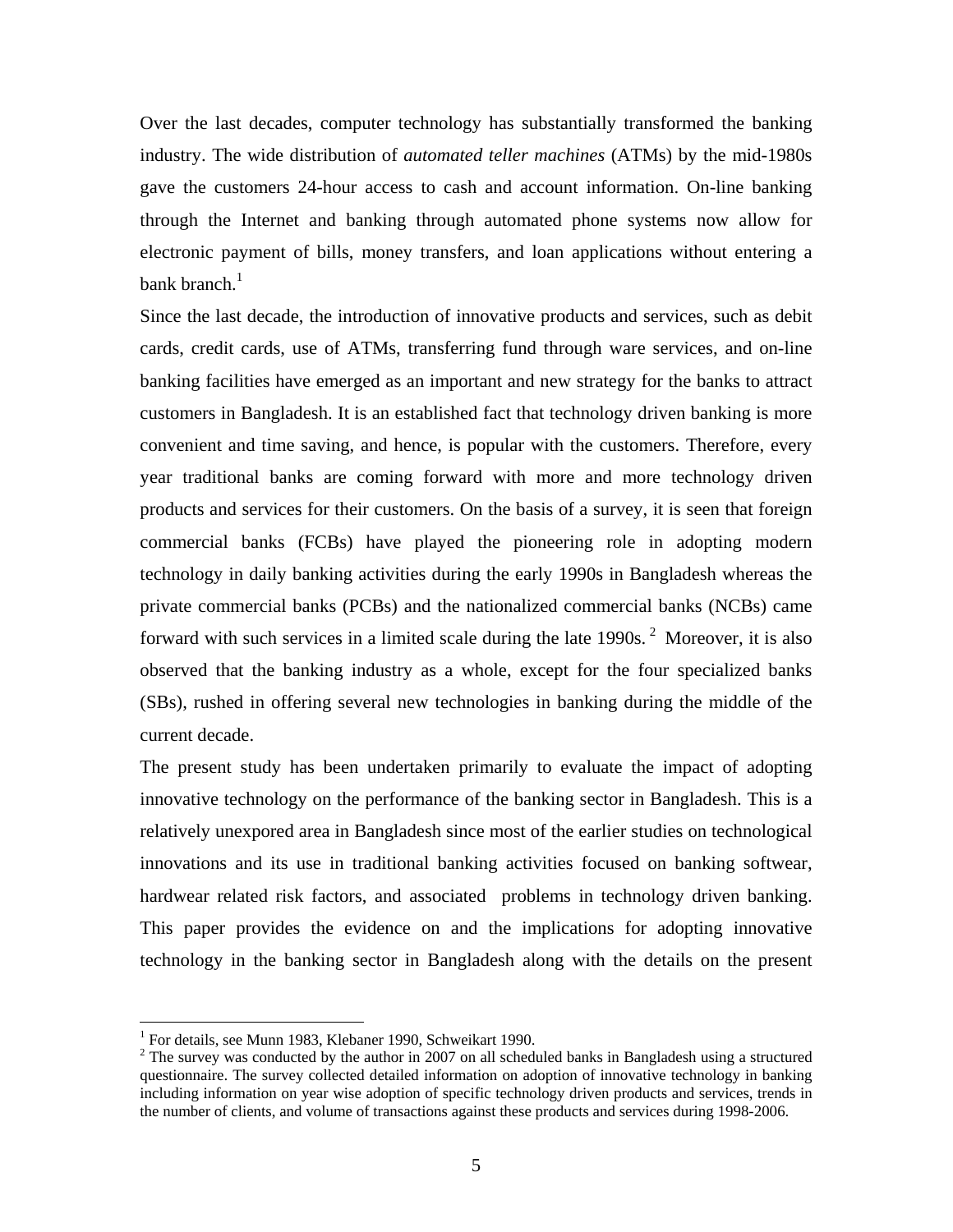status of offering such innovative technology driven products and services by the country's traditional banks in relation to their performance and associated risks.

The paper is organized in six sections. After this brief introduction, Section 2 provides a review of several empirical studies on measuring the impact of introducing innovative technologies on profitability and other key parameters in the banking sector in different countries. Section 3 describes the methodology and explains the data used in the present study while Section 4 explains the present status and trends in adoption of technology driven products and services in the banking sector of Bangladesh. Section 5 summarizes the empirical findings of the present study. Finally, the conclusions and policy implications are given in Section 6.

### **2. Impact of Technological Innovations on Bank Profitability: Some Empirical Evidence**

Although technological innovation and its use in banking activities is an important advancement in the banking industry, there exist only few studies on measuring the impact of such technological transformation on profitability and other important parameters of banks' performance. Using US banks that offer internet banking, Egland et. al. (1998) analyzed their structure and performance characteristics. Their results, however, reported no significant value addition on the performance of the group of banks offering internet activities compared with the group that did not offer such services.

In a study on Italian banks, Ciciretti et al. (2008) investigated the value addition of internet activities over the traditional banking system. The study traced the experience of Italian banks over a period covering 1993 to 2001. Their results showed a strong and significant association between adoption of internet banking by traditional banks and their profitability. They also found that this positive relationship is significant under different assumptions and definitions of "internet" banking activity.

On the other hand, Furst et. al. (2000, 2002) and Sullivan (2000) reported mixed results. In the case of profitability, their studies reported no significant difference between internet and non-internet banks. Moreover, the former study found that non interest expenses are higher for small (under \$100 million in assets) internet banks compared with non internet banks. Furthermore, the return on equity was lower for small internet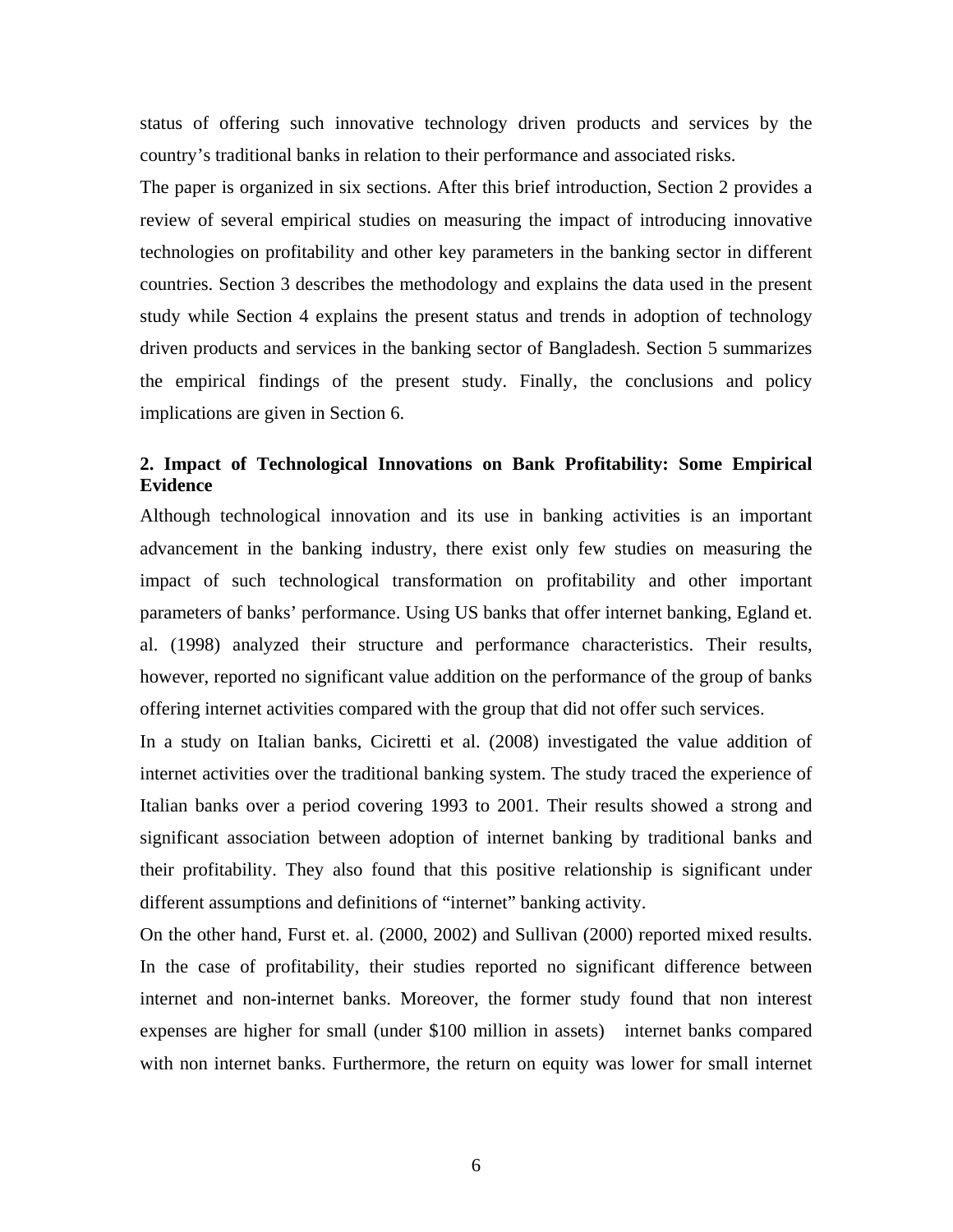banks but was higher for larger internet banks compared with their non internet counterparts.

In another study on the US banking market, Carlson et. al. (2001) examined the association between internet banking and profitability. They also tested the relationship between more experienced internet banks and the new ones and reached the conclusion that internet banking did not have any independent impact on bank profitability. The studies both by Sullivan (2000) and Furst et. al. (2000) found that newly chartered internet banks earned lower profits than newly chartered non internet banks. Jeevan (2000) observes that the internet enables the banks to offer low cost, and high value added financial services.

In his study, Rahman (2003) provides statistics on the use of electronic devices in banking activities of Bangladesh from which it is shown that the initial cost of on line banking may be high, but it can be recovered within a year. This indicates that the introduction of electronic banking is profitable for the banks. Citing the example of the US, he also argues that the cost per transaction in on line banking is 43 percent lower than that of branch banking in Bangladesh. From the point of view of profitability, his study supports the assertion that the adoption of technology driven products and services in banking activities helps in generating higher profit.

This brief review, as presented above, shows that available studies focus mainly on the impact of adoption of internet banking on the performance of traditional banks while the broader issues relating to innovative technology and bank profitability remain partly addressed. This paper examines the relationship between the adoption of innovative technology and bank profitability in a comprehensive manner in the context Bangladesh.

#### **3. Methodology and Data**

The study follows six alternative methods, following the initiatives by Ciciretti et al (2008) to investigate the marginal impact of adopting innovative technology on bank performance.

The primary data set used in the present study has been collected by the author through a survey on all scheduled banks in Bangladesh. The survey collected detailed information on technology driven products and services including data on year wise adoption of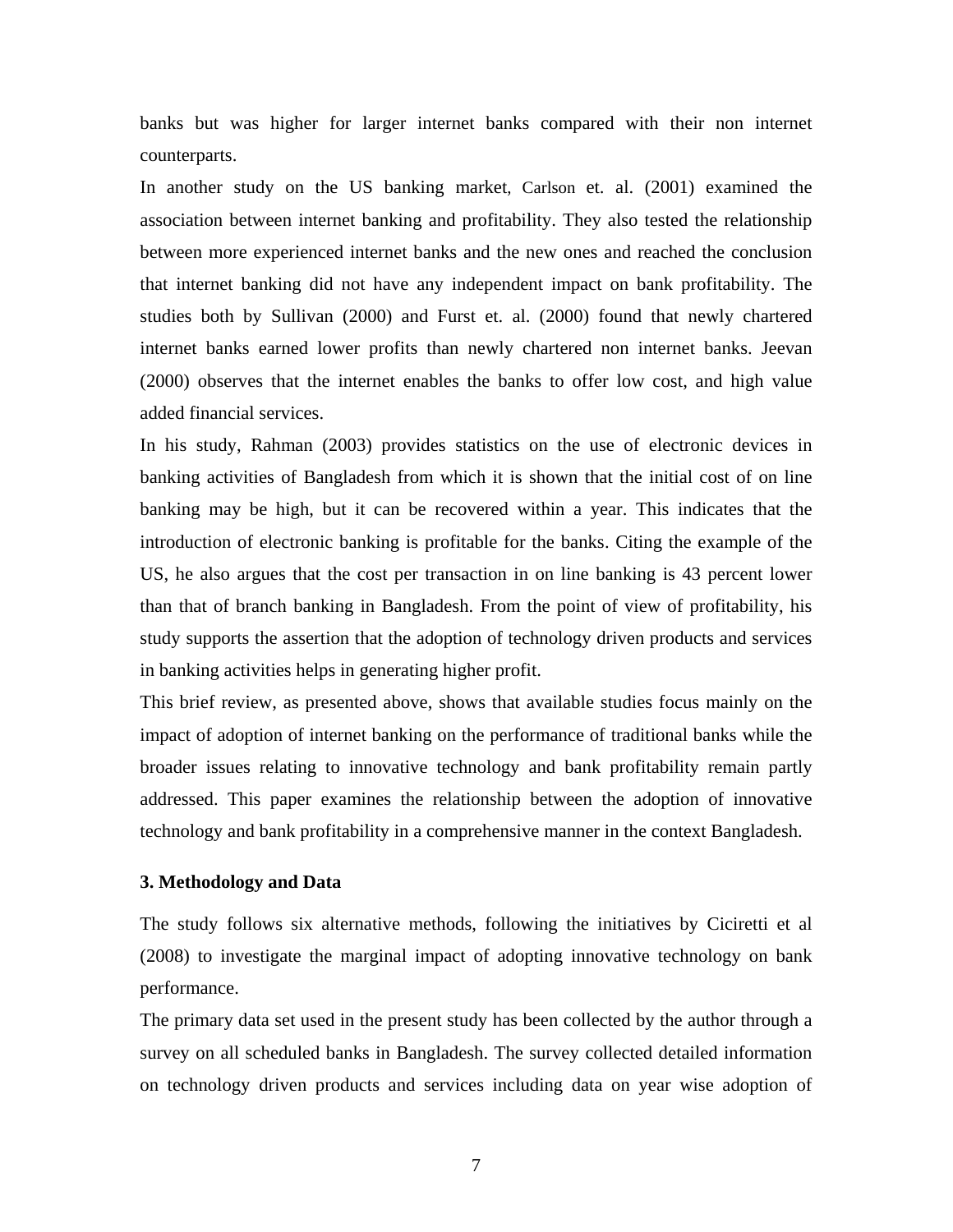specific technology driven products and services by the traditional banks and trends in the number of clients and volume of transactions against these products and services during 1998-2006.

The data on bank performance are collected from the secondary source (Department of Offsite Supervision, Bangladesh Bank) covering information on net income after tax and provision (NIAPT) of individual banks, total assets, total equity, interest incomes, non interest incomes, total incomes, interest expenses, non interest expenses, total expenses, deposits, total loans and advances, non performing loans (NPL), and other parameters during 2005-2006.

The changes in profitability and other measures of performance were computed using yearly data for two calendar years, 2005 and 2006, separately for technology adopting and non-adopting banks so that their performance over different maturity in offering innovative technology may be traced and evaluated.

#### **Performance Indicators**

The study has been conducted using variables that indicate profitability as well as performance and risk of a bank, such as return on asset (ROA), return on equity (ROE), interest income, interest expense, non-interest income, non-interest expense, total income, total expense, deposits, loans and advances, and non performing loan (NPL). Since these indicators have impact on bank profitability, their growth patterns have also been evaluated as a part of measuring bank efficiency.

#### **Defining the Study Framework**

In the present study, the scheduled banks in Bangladesh have been categorized into two broad groups; namely technology adopting group (TAG) and technology non adopting group (TNG). The TAG includes those banks that have adopted at least two or more innovative technology driven products and services, such as debit card, credit card, automated teller machine (ATM), point of sales (POS), any branch banking through individual bank on line network, internet, and SWIFT by 2005, and have gained at least one year maturity in offering such services by 2006. The TNG, on the other hand,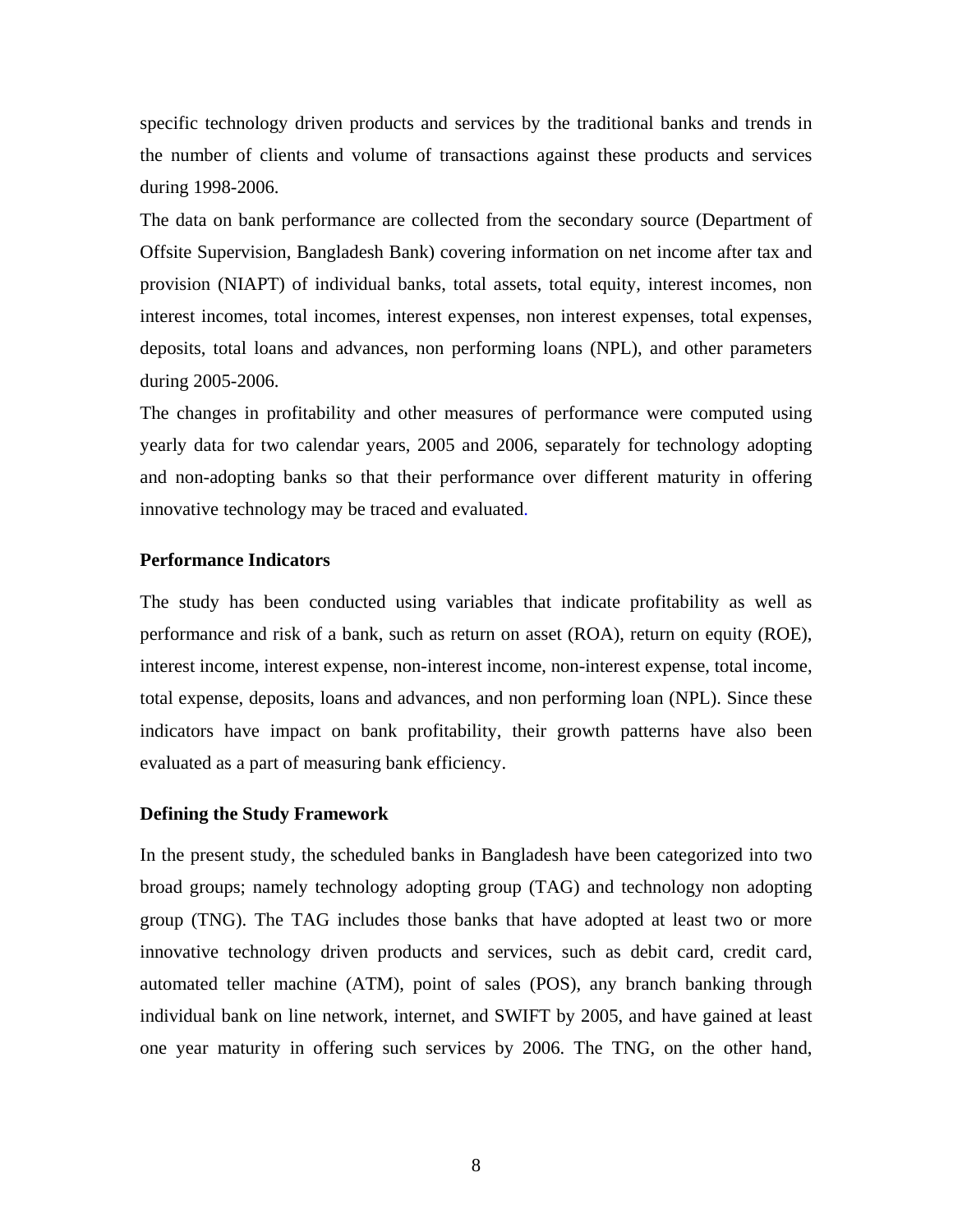comprises of those banks that have adopted no or only one innovative product and service by 2005.

In dividing the banks into TAG and TNG, it is found that 33 banks (three NCBs, one SB, 24 PCBs, and five FCBs) out of 48 banks belong to TAG while the rest 15 banks (one NCB, four SBs, six PCBs, and four FCBs) belong to TNG. For the study, each category of banks (NCBs, SBs, PCBs, and FCBs) is evaluated separately so that these are divided into TAG and TNG and then the performance of these two groups is compared. Along with the above four alternative methods, two other classifications are also included: (i) dividing the banks into TAG and TNG considering 40 selected banks (30 PCBs, nine FCBs, and one from SBs), and (ii) dividing the banks into TAG and TNG considering all scheduled banks. The main reason for applying these separate alternative methods is to ensure consistency in forming groups of banks so that any bias due to unusual performance of individual banks is reduced. Besides, one of the important reasons for selecting 40 banks (excluding four NCBs and four SBs from the total of 48 scheduled banks) in one classification is that the performance of the excluded banks is not satisfactory due to a number of reasons, such as huge classified loans, provision short fall, and zero or low net income after tax. Among the included 40 banks, 30 banks (one SB, 24 PCBs, and five FCBs) belong to TAG while the remaining 10 banks (six PCBs and four FCBs) belong to TNG in which the technology adopting banks are mostly consistent in overall banking behavior.

Since the banks are observed to adopt innovative technology during different years, the TAG has been divided into different sub groups based on maturity gained in offering innovative technology driven products and services since adoption. These are defined in the study as  $Y_{+1}$ ,  $Y_{+2}$ ,  $Y_{+3}$  and so on.<sup>3</sup>

One of the hypotheses of the present study is that the performance variables will improve and the risk factors will decline with the increase of years since the adoption of technology. For the purpose, the study examined whether the profitability indicators of

 $\overline{a}$ 

 $3 Y_{+1}$  refers adoption + year 1 indicating the group of banks that have adopted at least two or more innovative technology driven products and services in 2005 and have gained one year maturity in offering such services by 2006. Similarly,  $Y_{+2}$  refers adoption + year 2 indicating that the bank group adopted the services in 2004 and has gained two year maturity in offering the services by 2006. Similar definitions follow for  $Y_{+3}$  others.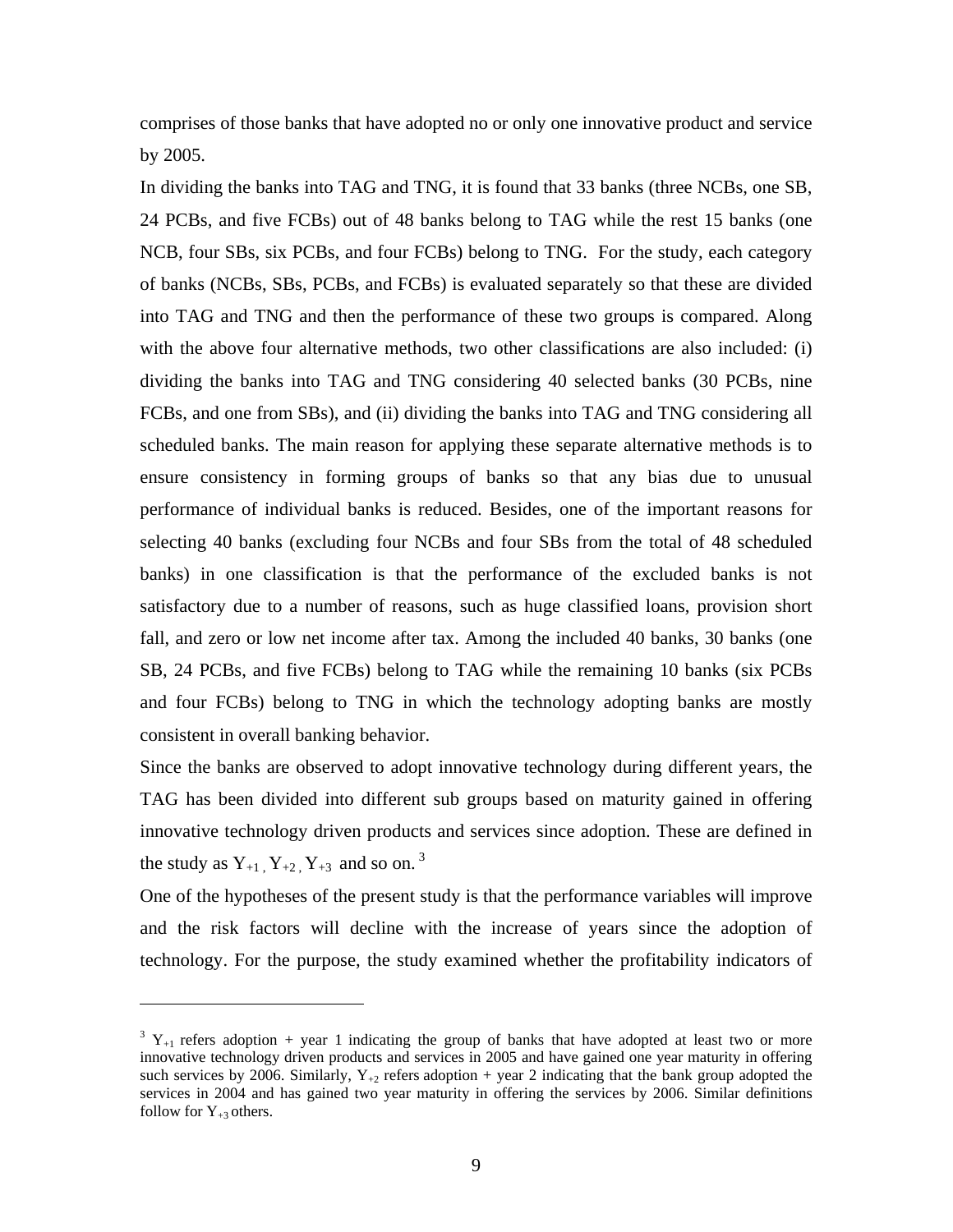banks, such as ROA, ROE and the income variables such as non interest income growth, interest income growth, total income growth increase and the risk factors of banks such as non interest expense growth, interest expense growth, non performing loan growth decline as the banks gain maturity in offering innovative technology driven products and services. While forming groups for the SBs, one bank is found to belong to TAG and the remaining four SBs belong to TNG. In the case of PCBs, 24 banks offer innovative technology and have gained one year maturity while the number of banks stood at 10 with four year maturity and two with six year maturity while the TNG consists of six PCBs. Among the technology adopting banks in FCBs, five belong to the  $Y_{+1}$  group, four to  $Y_{+3}$  group, and three banks to the  $Y_{+6}$  group while the TNG consists of four FCBs.

However, it is worth mentioning that the four NCBs own 35 percent of total bank assets whereas 30 PCBs own 50 percent, nine FCBs have 13 percent and five SBs own only 2 percent. Despite the fact that the NCBs are large in respect of shares in assets and number of branches, they could cover only around 16 percent of their branches under computerization by 2006 while the PCBs and FCBs brought nearly 99 percent and 100 percent of their branches respectively under computerization. The performance of four SBs in computerization is unsatisfactory with only 4 percent of the branches computerized by the end of 2006 (Table 2).

Moreover, the NCBs and SBs could not as yet adopt credit cards, tele banking, and any branch banking facility. Considering these aspects, 40 banks (30 PCBs, nine FCBs, and one SB) are considered in forming TAG and TNG in which 30 banks belong to TAG and the remaining 10 banks belong to TNG based on the criteria as stated earlier. On the basis of maturity in adopting innovative technology, it is found that  $Y_{+1}$  includes 30 banks (one SB, 24 PCBs, and five FCBs),  $Y_{+4}$  includes 13 banks (10 PCBs and three FCBs) and  $Y_{+6}$  includes five banks (two PCBs and three FCBs).

Finally, the TAG and TNG are formed considering all scheduled banks (48 banks) in which 33 banks (three NCBs, one SB, 24 PCBs, five FCBs) belong to TAG and the rest 15 banks (one NCB, four SBs, six PCBs, and four FCBs) belong to TNG. Of the banks belonging to TAG, 33 banks have gained one year maturity, 16 banks (three NCBs, 10 PCBs, and three FCBs) have gained 4 year maturity and six banks (one NCB, two PCBs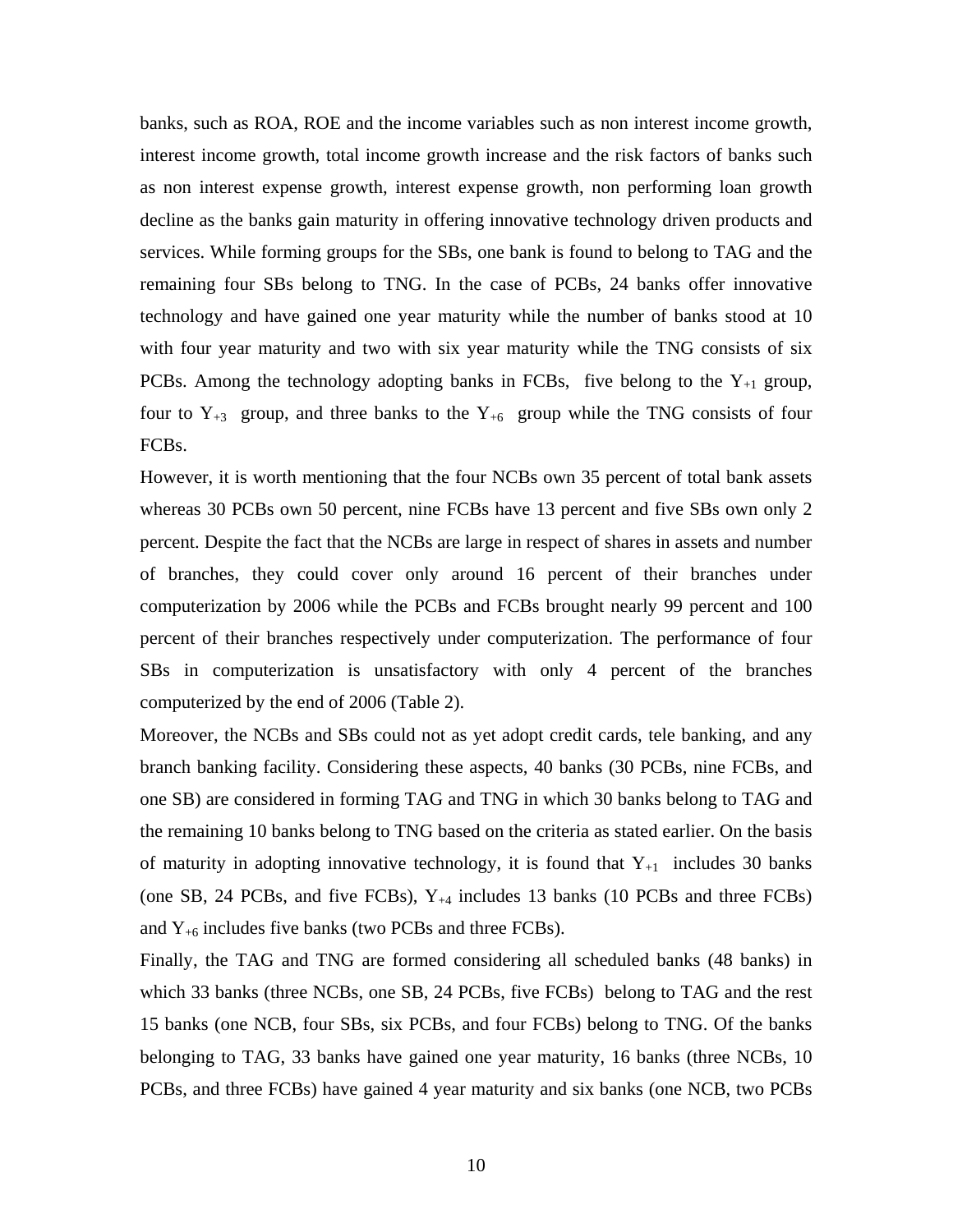and 3 FCBs) have gained 6 years maturity in adopting innovative technology driven products and services.

#### **4. Adoption of Innovative Technology in the Banking Sector**

The existing modern and innovative technology driven products and services offered by the banking system in Bangladesh includes debit card, credit card, automated teller machine (ATM) cards such as Master Card, Visa Card, Q-cash Card, point of sales (POS), on line service, tele banking, internet banking, society for worldwide inter bank financial telecommunication **(**SWIFT), and Reuter. The debit card allows its holder 24 hour cash access to his/her savings or current account through ATM and POS terminals and hence its holder enjoys cash withdrawal facility round the clock. Besides, the credit card allows its holder 24-hour cash access within the sanctioned limit to his/her credit account through ATM, POS, merchant shop window, and payment counter. ATM functions as a cash counter of a bank branch such that it allows all types of debit card, credit card, Q-cash, Visa, and other cards for making transactions. Moreover, POS functions as a receiving desk of cash counter of a bank branch that allows all types of debit card, credit card, Q-cash,, Visa and other cards for making payment against products purchased or services rendered at different merchant locations. The on line service provides any branch banking facilities to its customers through respective bank online network. Tele banking serves the customers through providing information on account balance, banking products or services, ATM card activation, and other services. Popular current trend of internet banking products and functions are: account balance enquiry, fund transfer among the accounts of the same customer, opening or modifying of term deposit account and similar services. SWIFT is an international network for the bank community that provides instant message transmission services to its member banks. Reuter provides information services regarding market rate, commodity rate, market news and views, and other aspects.<sup>4</sup>

 $\overline{a}$ 

<sup>&</sup>lt;sup>4</sup> Definition and functions of existing innovative technology driven products and services offered by the banking system in Bangladesh are given in Appendix.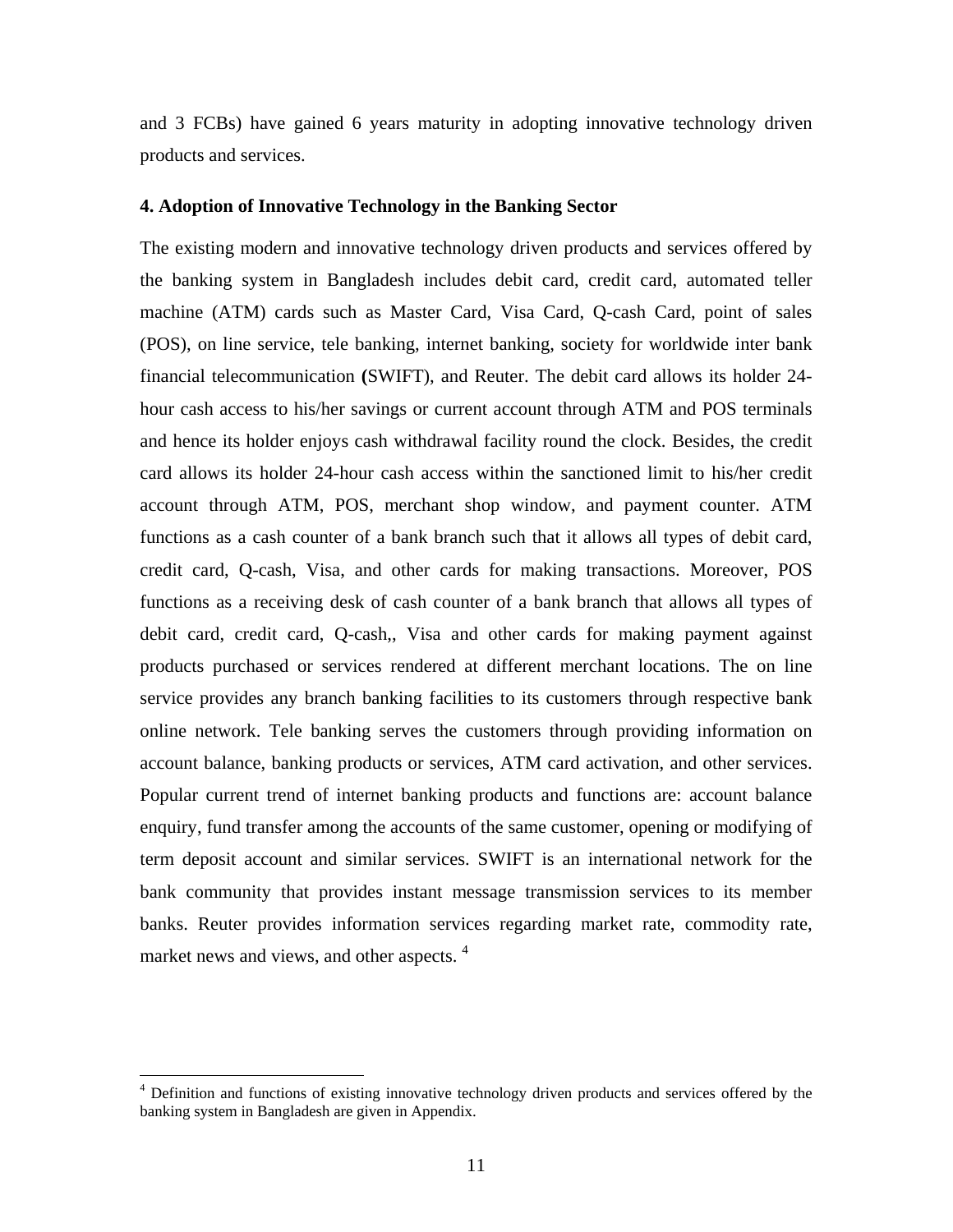### **Trends in Technology Adoption**

Table 1 shows the trend in technology adoption in the country's banking sector over the period 1998 to 2006.

| No. of banks adopting modern and innovative technology driven products and services |                      |                      |                         |                               |                               |                         |                                |                                             |                        |                          |                             |
|-------------------------------------------------------------------------------------|----------------------|----------------------|-------------------------|-------------------------------|-------------------------------|-------------------------|--------------------------------|---------------------------------------------|------------------------|--------------------------|-----------------------------|
| Year                                                                                | <b>Bank</b><br>type  | No.                  | Cr. card                | Dr. card                      | <b>ATM</b>                    | <b>POS</b>              | Internet                       | Tele<br>banking                             | On-<br>line            | <b>SWIFT</b>             | Reuter                      |
|                                                                                     | <b>NCBs</b>          | $\overline{4}$       | $\boldsymbol{0}$        | $\boldsymbol{0}$              | $\mathbf{0}$                  | $\boldsymbol{0}$        | $\mathbf{0}$                   | $\boldsymbol{0}$                            | $\boldsymbol{0}$       | $\boldsymbol{0}$         | 3                           |
|                                                                                     | <b>DFIs</b>          | 5                    | $\boldsymbol{0}$        | $\boldsymbol{0}$              | $\boldsymbol{0}$              | $\boldsymbol{0}$        | $\boldsymbol{0}$               | $\boldsymbol{0}$                            | $\boldsymbol{0}$       | $\boldsymbol{0}$         | $\boldsymbol{0}$            |
| 1998                                                                                | <b>PCBs</b>          | 30                   | $\mathbf{1}$            | $\boldsymbol{0}$              | $\boldsymbol{0}$              | $\boldsymbol{0}$        | $\boldsymbol{0}$               | $\boldsymbol{0}$                            | $\boldsymbol{0}$       | $\mathbf{1}$             | 2                           |
|                                                                                     | <b>FCBs</b>          | 10                   | $\,1$                   | $\boldsymbol{0}$              | $\,1$                         | $\,1\,$                 | $\boldsymbol{0}$               | $\boldsymbol{0}$                            | $\overline{c}$         | 3                        | $\overline{c}$              |
|                                                                                     | Total                | 49                   | $\overline{c}$          | $\boldsymbol{0}$              | $\mathbf{1}$                  | $\mathbf{1}$            | $\mathbf{0}$                   | $\overline{0}$                              | $\overline{c}$         | $\overline{\mathcal{L}}$ | 7                           |
|                                                                                     | <b>NCBs</b>          | $\overline{4}$       | $\overline{0}$          | $\mathbf{1}$                  | $\boldsymbol{0}$              | $\mathbf{1}$            | $\mathbf{0}$                   | $\boldsymbol{0}$                            | $\overline{0}$         | $\mathbf{0}$             | 3                           |
|                                                                                     | <b>DFIs</b>          | 5                    | $\boldsymbol{0}$        | $\boldsymbol{0}$              | $\boldsymbol{0}$              | $\boldsymbol{0}$        | $\boldsymbol{0}$               | $\boldsymbol{0}$                            | $\boldsymbol{0}$       | 1                        | $\boldsymbol{0}$            |
| 1999                                                                                | <b>PCBs</b>          | 30                   | $\overline{c}$          | $\overline{0}$                | $\boldsymbol{0}$              | $1\,$                   | $\boldsymbol{0}$               | $\mathbf{1}$                                | $\boldsymbol{0}$       | $\overline{7}$           | 5                           |
|                                                                                     | FCBs                 | 10                   | $\mathbf{1}$            | $\boldsymbol{0}$              | $\mathbf{2}$                  | $\mathbf{1}$            | $\boldsymbol{0}$               | $\boldsymbol{0}$                            | $\overline{c}$         | 3                        | $\mathfrak{2}$              |
|                                                                                     | Total                | 49                   | $\overline{3}$          | $\,1$                         | $\overline{c}$                | $\overline{\mathbf{3}}$ | $\boldsymbol{0}$               | $\,1\,$                                     | $\overline{2}$         | $\overline{11}$          | 10                          |
|                                                                                     | <b>NCBs</b>          | $\overline{4}$       | $\boldsymbol{0}$        | $\mathbf{1}$                  | $\boldsymbol{0}$              | $\,1\,$                 | $\boldsymbol{0}$               | $\boldsymbol{0}$                            | $\boldsymbol{0}$       | $\mathbf{1}$             | 3                           |
|                                                                                     | <b>DFIs</b>          | $\sqrt{5}$           | $\boldsymbol{0}$        | $\overline{0}$                | $\boldsymbol{0}$              | $\boldsymbol{0}$        | $\boldsymbol{0}$               | $\boldsymbol{0}$                            | $\boldsymbol{0}$       | $\,1\,$                  | $\boldsymbol{0}$            |
| 2000                                                                                | <b>PCBs</b>          | 30                   | $\overline{c}$          | $\boldsymbol{0}$              | $\boldsymbol{0}$              | $\,1\,$                 | $\boldsymbol{0}$               | $\mathbf{1}$                                | $\mathbf{1}$           | 11                       | 6                           |
|                                                                                     | <b>FCBs</b>          | 10                   | $\mathbf 1$             | $\overline{0}$                | $\overline{c}$                | $\mathbf{1}$            | $\overline{0}$                 | $\boldsymbol{0}$                            | 3                      | $\overline{4}$           | $\mathfrak{2}$              |
|                                                                                     | Total                | 49                   | $\overline{3}$          | $\,1$                         | $\overline{c}$                | $\overline{\mathbf{3}}$ | $\boldsymbol{0}$               | $\,1$                                       | $\overline{4}$         | 17                       | 11                          |
|                                                                                     | <b>NCBs</b>          | $\overline{4}$       | $\boldsymbol{0}$        | $\mathbf{1}$                  | $\boldsymbol{0}$              | $\,1\,$                 | $\,1$                          | $\boldsymbol{0}$                            | $\overline{0}$         | $\overline{c}$           | 3                           |
|                                                                                     | <b>DFIs</b>          | 5                    | $\boldsymbol{0}$        | $\boldsymbol{0}$              | $\boldsymbol{0}$              | $\boldsymbol{0}$        | $\mathbf{0}$                   | $\boldsymbol{0}$                            | $\boldsymbol{0}$       | $\mathbf{1}$             | $\boldsymbol{0}$            |
| 2001                                                                                | <b>PCBs</b>          | 30                   | 3                       | 3                             | 5                             | $\overline{c}$          | $\overline{0}$                 | $\mathbf{1}$                                | 3                      | 16                       | 9                           |
|                                                                                     | <b>FCBs</b>          | 10                   | $1\,$                   | $\boldsymbol{0}$              | $\overline{c}$                | $\mathbf 1$             | $\boldsymbol{0}$               | $\,1$                                       | 3                      | $\overline{4}$           | 3                           |
|                                                                                     | Total                | 49                   | $\overline{\mathbf{4}}$ | $\overline{\mathcal{L}}$      | $\boldsymbol{7}$              | $\overline{4}$          | 1                              | $\overline{c}$                              | 6                      | 23                       | 15                          |
|                                                                                     | <b>NCBs</b>          | $\overline{4}$       | $\boldsymbol{0}$        | 3                             | $\mathbf{2}$                  | $\overline{c}$          | $\mathbf{1}$                   | $\boldsymbol{0}$                            | $\boldsymbol{0}$       | 3                        | 3                           |
|                                                                                     | <b>DFIs</b>          | $\sqrt{5}$           | $\boldsymbol{0}$        | $\boldsymbol{0}$              | $\boldsymbol{0}$              | $\boldsymbol{0}$        | $\boldsymbol{0}$               | $\boldsymbol{0}$                            | $\overline{0}$         | $\mathbf{1}$             | $\mathbf{1}$                |
| 2002                                                                                | <b>PCBs</b>          | 30                   | 3                       | $\overline{7}$                | 8                             | $\overline{2}$          | 1                              | $\mathbf{1}$                                | $\overline{4}$         | 21                       | 10                          |
|                                                                                     | <b>FCBs</b>          | 10                   | $\mathbf{1}$            | $\boldsymbol{0}$              | $\boldsymbol{2}$              | $\mathbf{1}$            | $\mathbf{1}$                   | $\mathbf{1}$                                | 3                      | 5                        | 3                           |
|                                                                                     | Total                | 49                   | $\overline{4}$          | 10                            | 12                            | 5                       | 3                              | $\overline{\mathbf{c}}$                     | $\overline{7}$         | 30                       | 17                          |
|                                                                                     | <b>NCBs</b>          | $\overline{4}$       | $\boldsymbol{0}$        | 3                             | $\overline{c}$                | $\sqrt{2}$              | $\mathbf{1}$                   | $\boldsymbol{0}$                            | $\boldsymbol{0}$       | 3                        | 3                           |
|                                                                                     | <b>DFIs</b>          | $\sqrt{5}$           | $\boldsymbol{0}$        | $\boldsymbol{0}$              | $\boldsymbol{0}$              | $\boldsymbol{0}$        | $\overline{0}$                 | $\boldsymbol{0}$                            | $\boldsymbol{0}$       | $\overline{c}$           | $\mathbf{1}$                |
| 2003                                                                                | <b>PCBs</b>          | 30                   | 3                       | 8                             | 9                             | $\overline{c}$          | $\mathbf{1}$                   | $\overline{c}$                              | 12                     | $\overline{25}$          | 14                          |
|                                                                                     | FCBs                 | 10                   | $\mathbf{1}$            | $\boldsymbol{0}$              | $\overline{3}$                | $\,1\,$                 | $\mathbf{1}$                   | $\,1$                                       | $\sqrt{4}$             | 6                        | $\overline{4}$              |
|                                                                                     | Total                | 49                   | $\overline{4}$          | 11                            | 14                            | $\mathfrak s$           | 3                              | 3                                           | 16                     | $\overline{36}$          | $\overline{22}$             |
|                                                                                     | <b>NCBs</b>          | $\overline{4}$       | $\boldsymbol{0}$        | $\overline{\mathbf{3}}$       | $\boldsymbol{2}$              | $\overline{2}$          | $\,1$                          | $\overline{0}$                              | $\boldsymbol{0}$       | $\overline{\mathcal{L}}$ | $\ensuremath{\mathfrak{Z}}$ |
|                                                                                     | <b>DFIs</b>          | $\sqrt{5}$           | $\boldsymbol{0}$        | $\boldsymbol{0}$              | $\boldsymbol{0}$              | $\boldsymbol{0}$        | $\boldsymbol{0}$               | $\boldsymbol{0}$                            | $\boldsymbol{0}$       | $\overline{2}$           | $\mathbf{1}$                |
| 2004                                                                                | <b>PCBs</b>          | 30                   | 7                       | 11                            | 12                            | $\overline{4}$          | 3                              | $\overline{\mathbf{c}}$                     | 15                     | 28                       | 16                          |
|                                                                                     | <b>FCBs</b>          | 10                   | $\mathbf{1}$            | $\mathbf{1}$                  | $\overline{\mathcal{L}}$      | $\mathbf 1$             | 3                              | $\overline{c}$                              | $\overline{4}$         | 6                        | $\overline{4}$              |
|                                                                                     | Total                | 49                   | $\,$ 8 $\,$             | 15                            | 18                            | $\sqrt{ }$              | $\tau$                         | $\overline{4}$                              | 19                     | 40                       | 24                          |
|                                                                                     | <b>NCBs</b>          | $\overline{4}$       | $\boldsymbol{0}$        | 3                             | $\mathbf{2}$                  | $\overline{c}$          | $\mathbf{1}$                   | $\boldsymbol{0}$                            | $\boldsymbol{0}$       | $\overline{\mathcal{L}}$ | 3                           |
|                                                                                     | <b>DFIs</b>          | $\overline{5}$       | $\boldsymbol{0}$        | $\overline{0}$                | $\,1\,$                       | $\overline{0}$          | $\boldsymbol{0}$               | $\overline{0}$                              | $\boldsymbol{0}$       | $\overline{2}$           | $\mathbf{1}$                |
| 2005                                                                                | <b>PCBs</b>          | 30                   | 11                      | 13                            | $\overline{15}$               | $\sqrt{ }$              | 3                              | $\overline{\mathbf{c}}$                     | 18                     | 29                       | 16                          |
|                                                                                     | FCBs                 | 9                    | $\mathbf{1}$<br>12      | $\overline{c}$                | $\overline{4}$                | $\mathbf{1}$<br>10      | 3                              | $\overline{c}$                              | $\overline{4}$         | 6                        | 5                           |
|                                                                                     | Total<br><b>NCBs</b> | 48<br>$\overline{4}$ | $\overline{0}$          | 18<br>$\overline{\mathbf{3}}$ | 22<br>$\overline{\mathbf{3}}$ | $\overline{2}$          | $\overline{7}$<br>$\mathbf{1}$ | $\overline{\mathbf{4}}$<br>$\boldsymbol{0}$ | 22<br>$\boldsymbol{0}$ | 41<br>$\overline{4}$     | 25<br>3                     |
|                                                                                     | <b>DFIs</b>          | 5                    | $\boldsymbol{0}$        | $\boldsymbol{0}$              | $\,1\,$                       | $\boldsymbol{0}$        | $\boldsymbol{0}$               | $\boldsymbol{0}$                            | $\boldsymbol{0}$       | $\overline{c}$           | $\mathbf{1}$                |
| 2006                                                                                | <b>PCBs</b>          | 30                   | 14                      | 17                            | 17                            | $\overline{7}$          | 3                              | $\overline{c}$                              | 22                     | 29                       | 16                          |
|                                                                                     | <b>FCBs</b>          | 9                    | $\mathbf{1}$            | $\overline{c}$                | 5                             | $\mathbf 1$             | 3                              | $\sqrt{2}$                                  | $\overline{7}$         | $\,$ 8 $\,$              | 5                           |
|                                                                                     | Total                | 48                   | $\overline{15}$         | $\overline{22}$               | 26                            | $\overline{10}$         | $\overline{7}$                 | $\overline{\mathbf{4}}$                     | 29                     | 43                       | $\overline{25}$             |
|                                                                                     |                      |                      |                         |                               |                               |                         |                                |                                             |                        |                          |                             |

Note: 1. Online denotes any-branch-banking facility through online connectivity which is offered by individual bank through its respective online network. Inter bank on line network is yet to be established.

2. Internet column refers to number of banks providing some limited services through internet. Remote transactions facilities over internet are yet to develop.

Source: Author's survey in 2007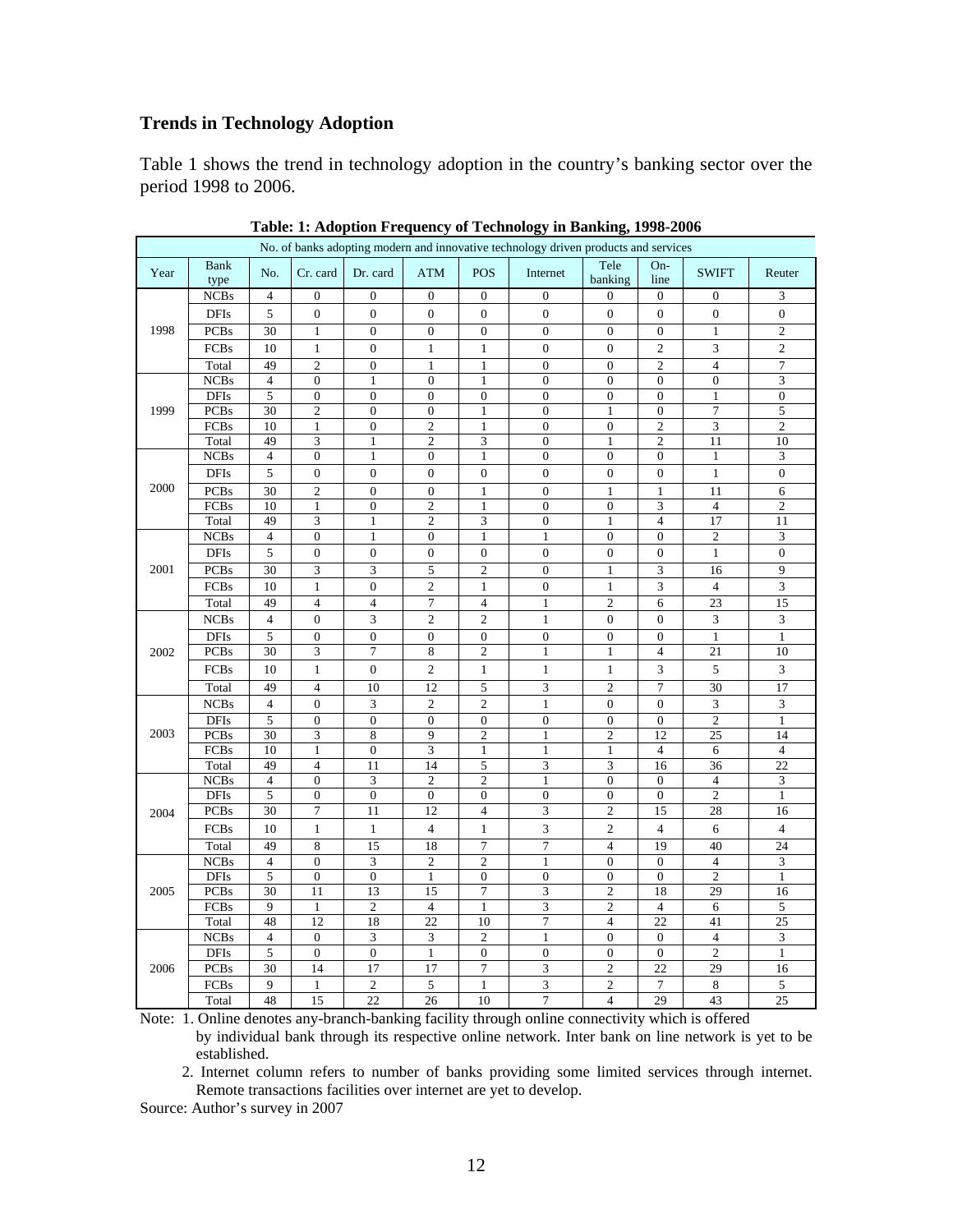It is evident from Table 1 that, out of different innovative technology driven products and services, significant response among the banks is observed in adopting ATM, on line, and SWIFT during the 1998-2006 period. More specifically, the number of banks offering credit cards increased from 2 to 15, debit cards from nil to 22, ATM service from 1 to 26, POS service from 1 to 10, internet service from nil to 7, tele banking service from nil to 4, any branch banking through individual bank on line network from 2 to 29, SWIFT service from 4 to 43, and Reuter service from 7 to 25. The survey on the commercial banks shows that while only 2 out of 49 banks adopted at least any two or more technology driven products and services in 1998, the number reached 33 out of 48 banks by the end of  $2006.<sup>5</sup>$ 

**Figure 1: Bank Branches, Computerized Branches, and Branches providing any-Branch-banking Facility under On line Network** 



Source: Author's survey in 2007

| Table 2: Computerization of Bank Branches by Categories, 1998-2006 |
|--------------------------------------------------------------------|
|--------------------------------------------------------------------|

|             |        |        |        |        |        |        |        | 1n     | (percent) |
|-------------|--------|--------|--------|--------|--------|--------|--------|--------|-----------|
|             | 1998   | 1999   | 2000   | 2001   | 2002   | 2003   | 2004   | 2005   | 2006      |
| <b>NCBs</b> | 2.65   | 4.14   | 7.02   | 8.35   | 10.09  | 11.89  | 14.43  | 16.12  | 16.38     |
| SBs         | 1.96   | 2.04   | 2.18   | 2.06   | 4.20   | 4.20   | 4.39   | 4.35   | 4.38      |
| <b>PCBs</b> | 38.54  | 46.32  | 67.67  | 85.86  | 95.67  | 97.76  | 98.45  | 98.90  | 98.99     |
| <b>FCBs</b> | 100.00 | 100.00 | 100.00 | 100.00 | 100.00 | 100.00 | 100.00 | 100.00 | 100.00    |
| Total       | 9.20   | 11.74  | 18.95  | 23.91  | 28.61  | 31.10  | 33.50  | 35.42  | 36.95     |

Source: Author's survey in 2007

 $\overline{a}$ 

<sup>&</sup>lt;sup>5</sup> The total number of banks declined from 49 to 48 due to the merger of the American Express Bank, a FCB, with the Standard Chartered Bank, another FCB in Bangladesh in 2005.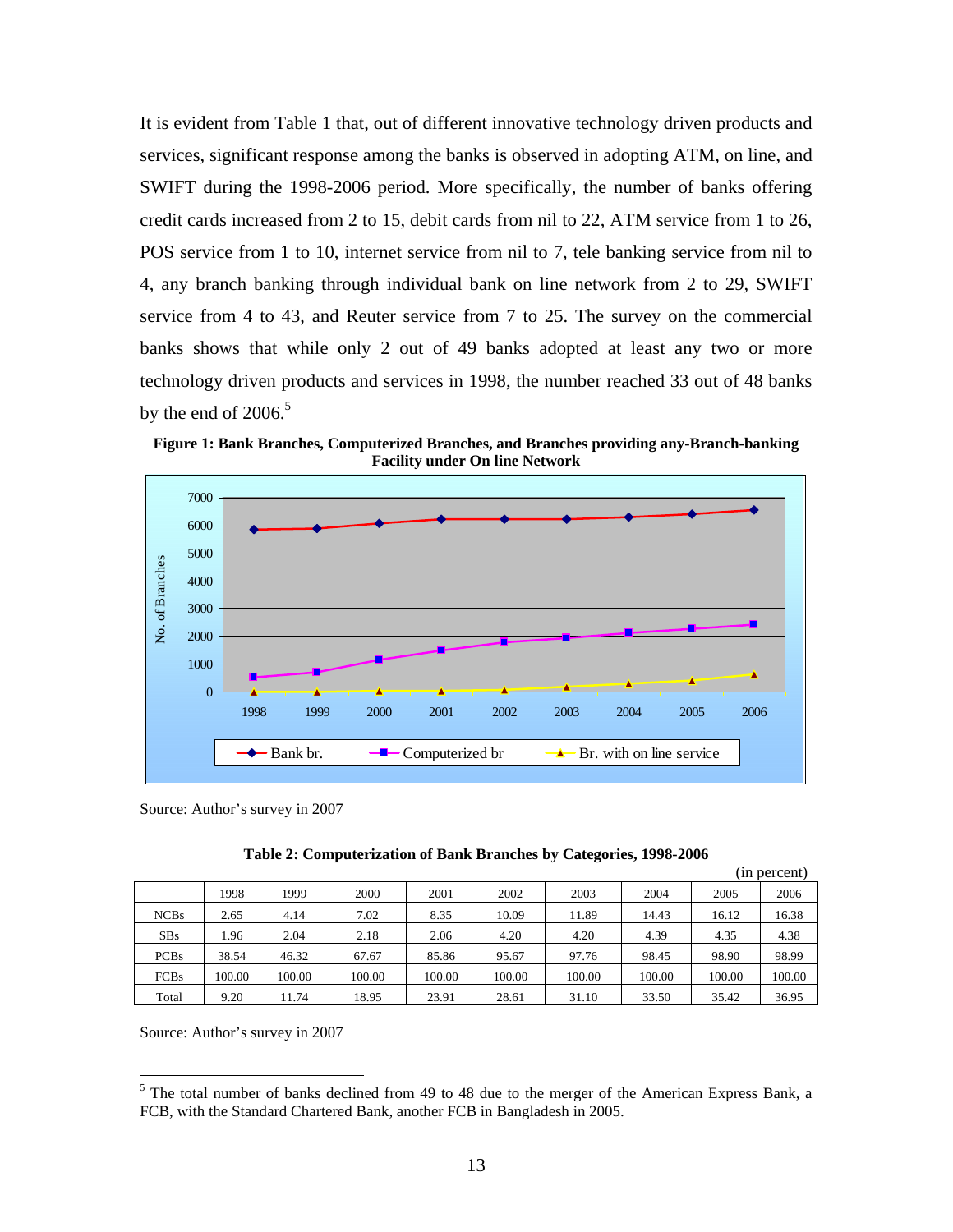Figure 1 and Table 2 together provide the overall picture of computerization in the banking system of Bangladesh during 1998-2006. In 1998, out of 5,860 branches (NCBs 3,619; SBs 1,173; PCBs 1,056; and FCBs 13), only 539 branches (NCBs 96; SBs 23; PCBs 407; and FCBs 13) were computerized, and only two FCBs were providing any branch banking facility connecting a total of six branches under their respective on line network. By the end of 2006, a significant improvement in computerization can be observed especially by the PCBs. Out of 6,565 branches (NCBs 3,388; SBs 1,347; PCBs 1,776; and FCBs 54) in 2006, a total of 2,426 branches (NCBs 555; SBs 59; PCBs 1,758; and FCBs 54) were computerized of which 651 branches of 22 PCBs, and 7 FCBs were providing any branch banking facility under respective bank on line network.



**Figure 2: ATM Booths and POS Terminals in the Banking System, 1998-2006** 

One FCB introduced ATM and POS services for the first time in Bangladesh in 1992 and 1997 respectively. By the end of 1998, the bank has set up five ATM booths and 20 POS terminals in different locations of Dhaka city. Other categories of banks, such as PCBs, NCBs, and one SB gradually adopted both the services as a part of market competition in offering better customer services. Figure 2 shows that growth rate in adoption of POS terminals was higher compared with ATM booths during the 1998-2006 period. By the end of 2006, the number of ATM booths and POS terminals stood at 478 and 4,647 respectively covering important merchant outlets in six divisional cities and some other important district towns in Bangladesh.

Source: Author's survey in 2007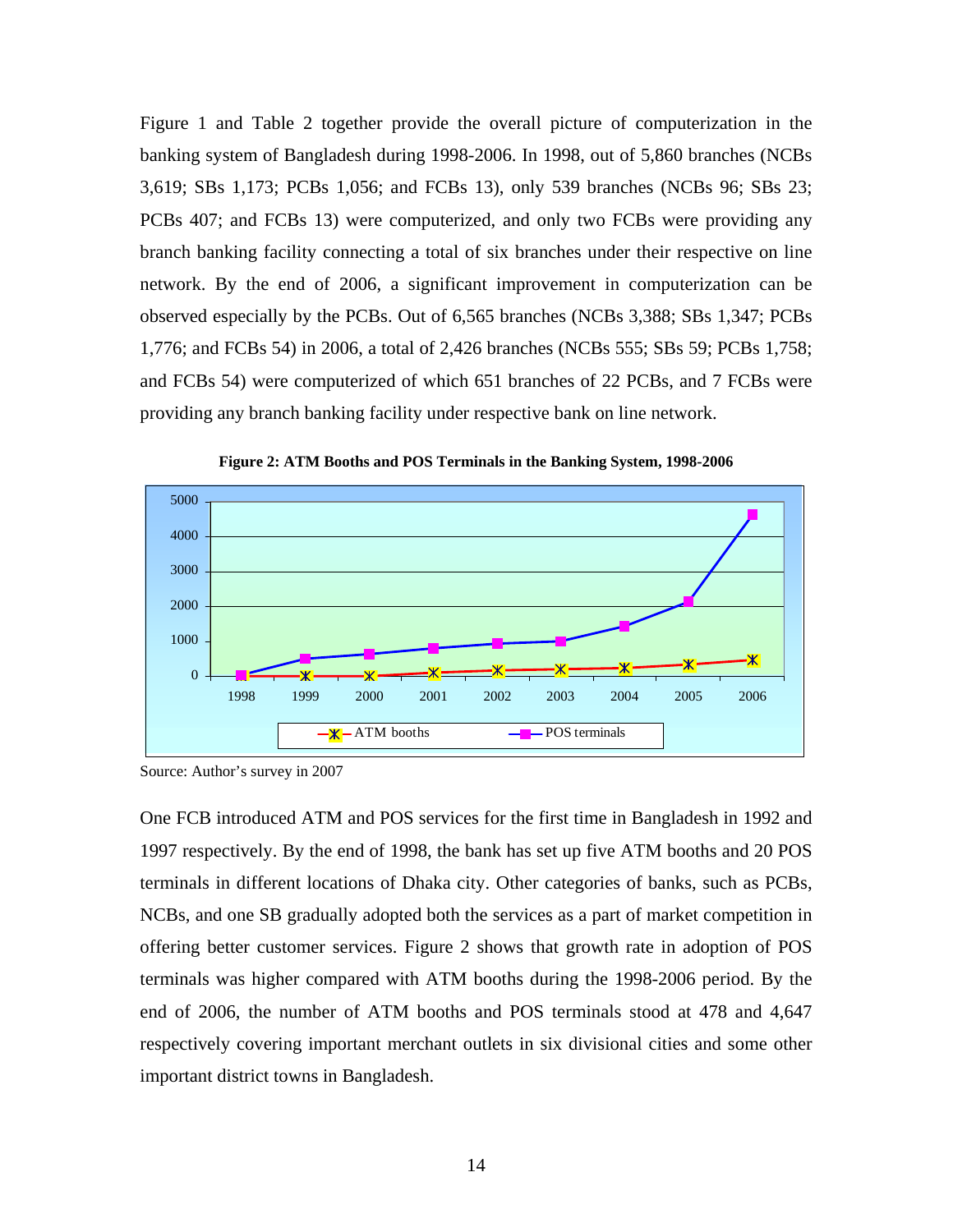

**Figure 3: Number of Clients holding Debit and Credit Cards, 1998-2006** 

Source: Author's survey in 2007

Debit card, popularly termed as plastic money or electronic money, was introduced by one NCB in 1999 and by the end of the year the number of customers stood at 2,014. Similarly, Credit card came into Bangladesh's market in 1997 through one PCB and one FCB; and the total number of customers stood at 1,607 by the end of 1998. Figure 3 shows that the number of debit card and credit card holders were growing moderately during 1998-2006 period except for the period of 2005 and 2006 when the number of debit card holders gave a big jump and stood at 585,465 by the end of 2006. Besides, the number of credit card holders is recorded at 221,100 at of end December 2006.



**Figure 4: Volume of Transactions through ATM and POS, 1998-2006** 

Source: Author's survey in 2007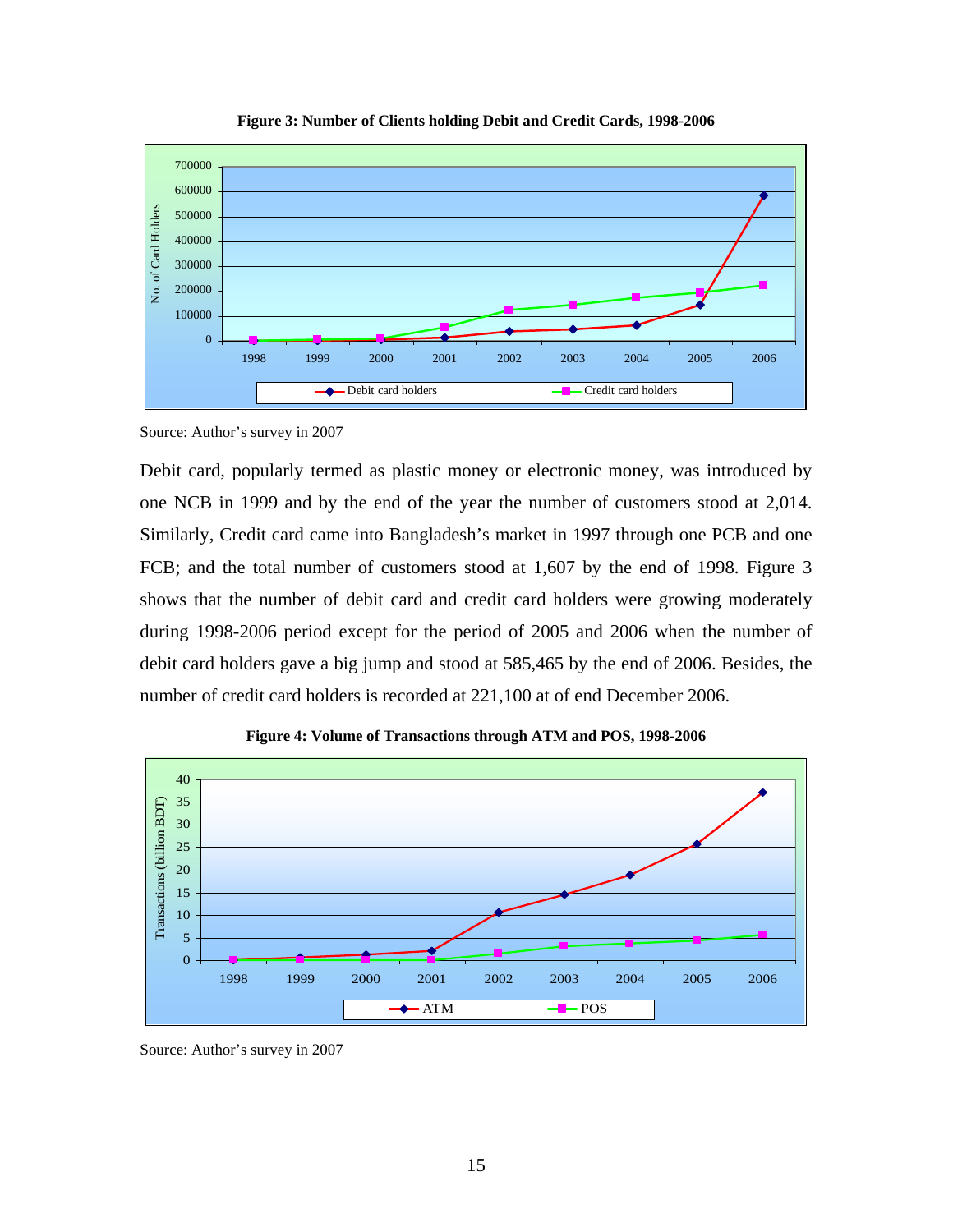The total volume of transactions through ATM is recorded at BDT 0.70 billion during 1999, growing moderately up to 2001, and recording a transaction of BDT 2.11 billion at the end December 2001. Since 2001, a significant increase in transactions through ATM is observed showing a transaction volume of BDT 37.19 billion by the end of 2006. Besides, using the POS terminals, the customers made payments of BDT 0.02 billion during 1999 against their purchase of goods and services which increased to BDT 5.58 billion by the end of 2006. It is evident from Figure 4 that a significant growth in transactions through ATM is observed relative to POS terminals during 1998-2006.

#### **5. Results of Profitability Analysis**

Table 3 reports the numerical values of different performance indicators of TAG and TNG among the NCBs. The ROA and ROE for both the TAG  $(Y_{+1}$  to  $Y_{+6}$  groups) and TNG are zero (see Appendix Table A.1). These are due to zero net income after tax (NIAPT) followed by provision shortfall of all banks in these groups.

**Table 3 : Changes in Performance Indicators of Technology Adopting and Non Adopting Groups of NCBs in 2006** 

(in percent)

|      |                                 |            |            |              |             |             |              |             |             |            |                   | $\mu$ . Dut vult |
|------|---------------------------------|------------|------------|--------------|-------------|-------------|--------------|-------------|-------------|------------|-------------------|------------------|
|      | Variable/<br>Ratios<br>(Growth) | <b>ROA</b> | <b>ROE</b> | <b>NIIGR</b> | <b>IIGR</b> | <b>TIGR</b> | <b>NIEGR</b> | <b>IEGR</b> | <b>TEGR</b> | <b>DGR</b> | L &<br><b>AGR</b> | <b>NPLGR</b>     |
| TAG  | $Y_{+1}$<br>3 NCBs              | 0.00       | 0.00       | 44.75        | 9.98        | 18.06       | 12.88        | 22.71       | 19.58       | 1.34       | 7.33              | 11.81            |
|      | v<br>$1+6$<br>1 NCB             | 0.00       | 0.00       | 95.50        | 3.50        | 22.81       | 9.17         | 28.59       | 21.22       | 10.24      | 11.14             | 25.88            |
| TNG: | 1 NCB                           | 0.00       | 0.00       | 103.58       | $-58.40$    | $-49.01$    | 13.55        | $-58.23$    | $-47.18$    | $-0.96$    | 1.99              | 51.21            |

Note : 1. The variables used in the table are Return on Asset (ROA), Return on Equity (ROE), Non Interest Income Growth (NIIGR), Interest Income Growth (IIGR), Total Income Growth (TIGR), , Non-Interest Expense Growth (NIEGR), Interest Expense Growth (IEGR), Total Expense Growth (TEGR), Deposit Growth (DGR), Loans and Advances Growth (L&AGR), and Non Performing Loan Growth (NPLGR) 2.  $Y_{+1}$  refer adoption + year 1 meaning that the bank group gained maturity of one year since adoption of innovative technology driven products and services while  $Y_{+6}$  refers adoption + year 6 meaning the same for 6 years.

3. Percentage of Return on Asset  $(ROA) = (Net Income after Tax and Provision / Total Asset) * 100.$ Similarly, percentage of Return on Equity (ROE) = (Net Income after Tax and Provision / Total Capital and Reserve) \* 100. Since Net Income after Tax and Provision found zero for each of the NCBs in 2006 that results in zero ROA and ROE in Table 3.

Source : Author's calculations.

The NIIGR for the TAG  $(Y_{+1}$  and  $Y_{+6}$  groups) increased from 44.8 percent to 95.5 percent while TIGR increased from 18.1 percent to 22.8 percent, DGR increased from 1.3 to 10.2 percent, and L & AGR increased from 7.3 percent to 11.1 percent while NIEGR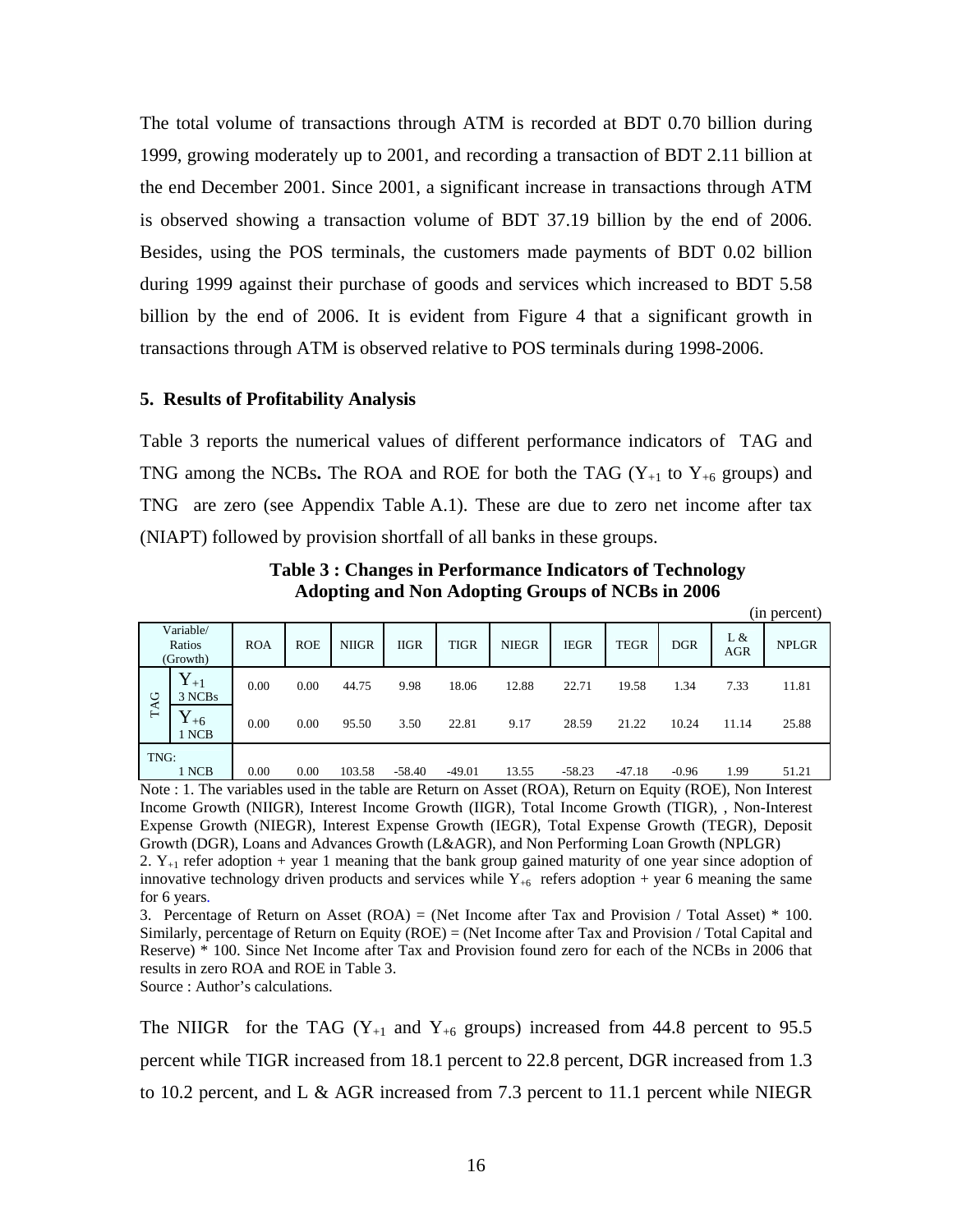declined from 12.9 percent to 9.2 percent (see Table 3). The above indicates that the banks in the group have improved their performance as well as reduced the risk factors excepting NPLGR, as the banks gained maturity in offering innovative technology in their activities. In comparing the performance between TAG and TNG, Table 3 shows that the TAG outperforms the TNG in case of performance measures, such as IIGR, TIGR, DGR, and L & AGR as well as reducing risk factors such as NIEGR

Of the five SBs in Bangladesh, one SB is found to have adopted innovative technology as mentioned earlier while the remaining four SBs have not adopted any of such products and services. The comperative performance between the technology adopting bank and the TNG is shown in Table 4. The ROA and ROE for the technology adopting bank is 1.9 percent and 22.3 percent respectively which are significantly higher than those of TNG (Table 4 and Appendix Table B.1). Besides, the analysis shows that the techonology adopting bank reports significantly higher earnings against all considered indicators, such as NIIGR, IIGR, TIGR compared with those of NTG. The difference is more significant in case of NIIGR where the technology adopting bank reports 107.9 percent growth which is significantly higher than  $-0.1$  percent growth by the TNG. But, the performance of technology adopting bank is not positive in reducing the risk factors compared with TNG such that NPLGR for TNG is -0.1 which is lower than 0.7 of the technology adopting bank. Besides, the technology adopting bank shows a lower performance in case of NIEGR where the bank reports 40.4 percent growth compared with -0.02 percent by TNG. The cause of this higher growth in expenditure for technology adopting bank may be due to the cost of adopting technology and higher employment cost related to technology based services. Thus evaluating the result in Table 4, it may be concluded that innovative techonology in banking in Bangladesh add value to banks' performance.

**Table 4 : Changes in Performance Indicators of Technology Adopting and Non Adopting Groups of SBs in 2006** 

|                              |            |            |              |             |             |              |             |             |            |          | (in percent) |
|------------------------------|------------|------------|--------------|-------------|-------------|--------------|-------------|-------------|------------|----------|--------------|
| Variable/<br>Ratios (Growth) | <b>ROA</b> | <b>ROE</b> | <b>NIIGR</b> | <b>IIGR</b> | <b>TIGR</b> | <b>NIEGR</b> | <b>IEGR</b> | <b>TEGR</b> | <b>DGR</b> | L & AGR  | <b>NPLGR</b> |
| TAG: $Y_{+1}$<br>1SB         | 1.87       | 22.25      | 107.91       | 17.23       | 28.81       | 40.40        | 33.73       | 35.38       | 3.72       | $-46.68$ | 0.69         |
| TNG:                         |            |            |              |             |             |              |             |             |            |          |              |
| 4 SBs                        | $-0.0002$  | $-0.001$   | $-0.10$      | 0.16        | 0.12        | $-0.02$      | 0.29        | 0.14        | 0.23       | 0.06     | $-0.06$      |

Note : Since technology adopted group (TAG) consists of one specialized bank (SB), the result found for  $Y_{+1}$  to  $Y_{+6}$  groups of TAG remains unchanged and hence to avoid repetation, the results found for  $Y_{+2}$  to  $Y_{+6}$  are not shown.

Source : Author's calculation.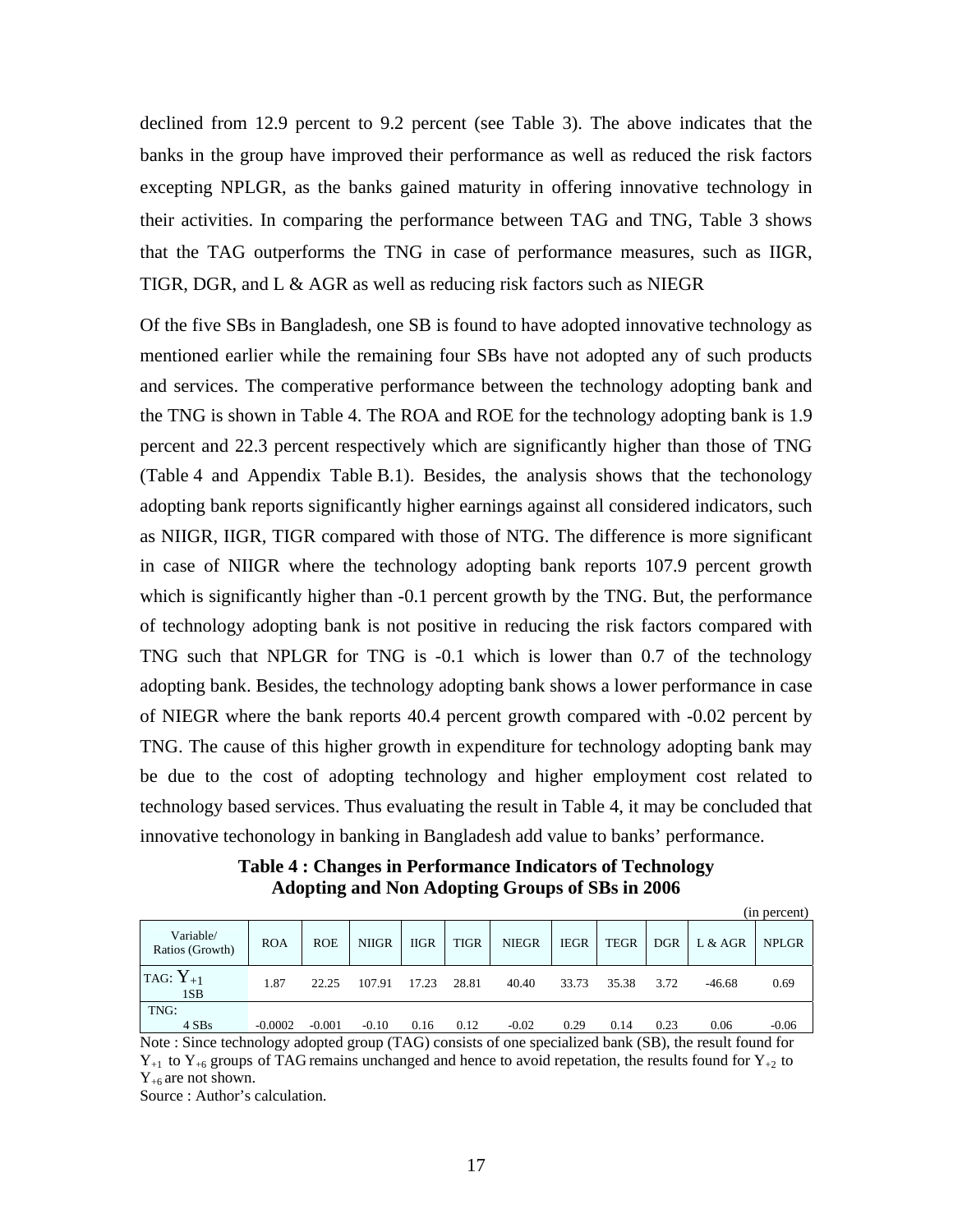The performance of TAG and TNG, examined for the PCBs, is shown in Table 5. The study found that ROA and ROE were 1.2 percent and 16.7 percent respectively for  $Y_{+1}$ of TAG, which inreased to 1.3 percent and 19.4 percent respectively for  $Y_{+4}$  and further to 1.5 percent and 21.7 percent for  $Y_{+6}$ . Besides, IIGR, TIGR, DGR, and L & AGR also increased from  $Y_{+1}$  to  $Y_{+6}$ . Hence, it is evident (see Table 5 and Appendix Table C.1) that ROA and ROE, two important measures of bank's profitability, increased as the banks gained maturity in offering innovative technology since the adoption of such services. Similarly, IIGR, TIGR, DGR, and L  $\&$  AGR, the other performance measures of the banks improved over the period. On the other hand, in reducing the risk factors such as TEGR and NPLGR, the TAG improved its performance continuously. But the irregular pattern of performance growth against NIEGR may be due to cost of adopting innovative technology in banking activities. However, in comparing the performance between TAG and TNG, it is found that the TAG outperforms the TNG in respect to increasing profitability, reducing risk factors, and increasing other performance measures except NIIGR.

**Table 5 : Changes in Performance Indicators of Technology Adopting and Non Adopting Groups of PCBs in 2006** 

|            |                              |                       |            |              |             |             |              |             |             |            |         | (in percent) |
|------------|------------------------------|-----------------------|------------|--------------|-------------|-------------|--------------|-------------|-------------|------------|---------|--------------|
|            | Variable/<br>Ratios (Growth) | <b>ROA</b>            | <b>ROE</b> | <b>NIIGR</b> | <b>IIGR</b> | <b>TIGR</b> | <b>NIEGR</b> | <b>IEGR</b> | <b>TEGR</b> | <b>DGR</b> | L & AGR | <b>NPLGR</b> |
|            | $Y_{+1}$<br>24 PCBs          | 1.17                  | 16.69      | 66.65        | 31.76       | 38.72       | 36.01        | 41.18       | 39.82       | 22.95      | 28.18   | 7.00         |
| <b>TAG</b> | $Y_{+4}$<br>10 PCBs          | 1.31                  | 19.41      | 65.37        | 32.34       | 39.57       | 40.45        | 37.54       | 38.34       | 26.92      | 29.19   | 5.93         |
|            | $Y_{+6}$<br>2 PCBs           | 1.54                  | 21.65      | 45.91        | 41.44       | 42.76       | 21.71        | 47.47       | 37.63       | 32.41      | 32.25   | 5.44         |
| TNG:       |                              |                       |            |              |             |             |              |             |             |            |         |              |
| $\sim$     | 6 PCBs<br>. .                | 0.35<br>$\sim$ $\sim$ | 5.05       | 51.55        | 8.33        | 17.51       | 14.53        | 31.66       | 26.08       | 7.79       | 20.24   | 58.92        |

Source : Author's calculations.

 $\overline{a}$ 

Table 6 reports the performance of TAG and TNG for the FCBs. The results show that ROA for the TAG increased from  $Y_{+1}$  to  $Y_{+3}$  but declined in  $Y_{+6}$  (Table 6 and Appendix Table D.1). Since ROA is the ratio of net income after tax and provision (NIAPT) and total asset, the cause of the irregular pattern of ROA between the groups may be due to declining rate of asset size relative to increasing rate of NIAPT while leaving one FCB in

 ${}^6Y_{+1}$ ,  $Y_{+4}$ , and  $Y_{+6}$  refer to the bank groups that have adopted at least two or more innovative technology driven products and services in 2005, 2002, and 2000 respectively and have gained maturity of one year, four years, and six years respectively since adoption of such services.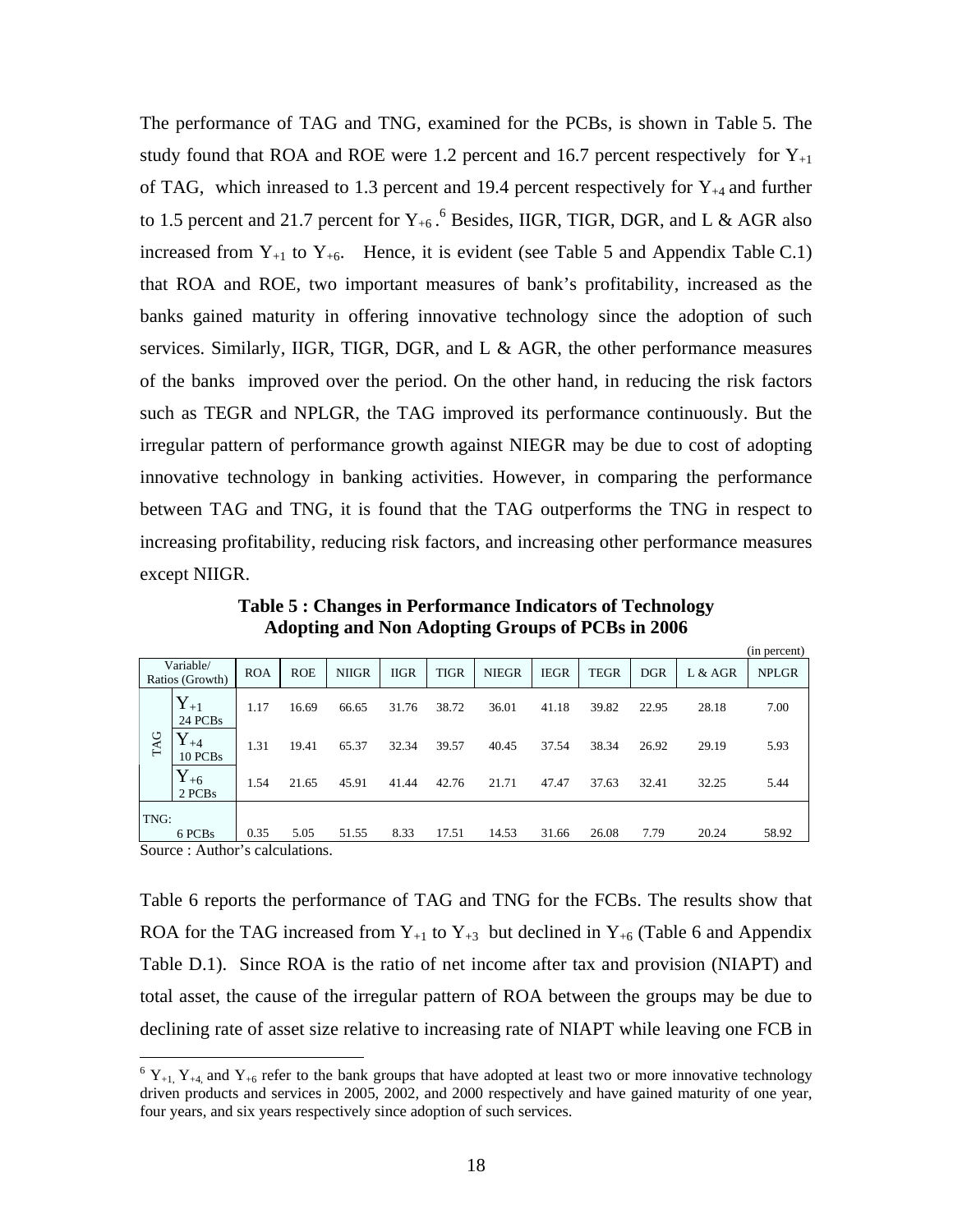$Y_{+3}$  over  $Y_{+1}$  and for  $Y_{+6}$  over  $Y_{+3}$ . However, the TAG improved its performance in increasing the ROE and reducing the risk factor such that NPLGR declined over the period as the TAG gained maturity in offering innovative technology. The performance of the TAG in improving its efficiency becomes ambigious due to irregular pattern of NIIGR, TIGR, NIEGR, IEGR, TEGR, DGR, and L & AGR. However, in the case of comparative performance between TAG and TNG, the study shows that the TAG outperforms the TNG in respect of increasing their profitability measures such as ROA, and ROE and reducing the risk factors such as NIEGR, IEGR, TEGR, and NPLGR.

|      |                              |            |            |              |             |             |              |             |             |            |         | (in percent) |
|------|------------------------------|------------|------------|--------------|-------------|-------------|--------------|-------------|-------------|------------|---------|--------------|
|      | Variable/<br>Ratios (Growth) | <b>ROA</b> | <b>ROE</b> | <b>NIIGR</b> | <b>IIGR</b> | <b>TIGR</b> | <b>NIEGR</b> | <b>IEGR</b> | <b>TEGR</b> | <b>DGR</b> | L & AGR | <b>NPLGR</b> |
|      | $Y_{+1}$<br>5 FCBs           | 2.19       | 24.74      | 58.11        | 25.95       | 33.30       | 19.99        | 36.28       | 28.61       | 17.65      | 20.37   | $-21.00$     |
| TAG  | $\mathbf{Y}_{+3}$<br>4 FCBs  | 2.20       | 25.75      | 57.63        | 20.83       | 32.22       | 19.23        | 32.34       | 26.01       | 16.16      | 19.64   | $-21.27$     |
|      | $Y_{+6}$<br>3 FCBs           | 2.18       | 26.63      | 61.04        | 20.62       | 33.08       | 19.47        | 32.68       | 26.18       | 16.44      | 19.75   | $-21.87$     |
| TNG: |                              |            |            |              |             |             |              |             |             |            |         |              |
|      | 4 FCBs                       | 1.84       | 6.94       | 81.72        | 79.47       | 80.03       | 114.10       | 97.47       | 101.85      | 82.13      | 73.43   | 9.07         |

**Table 6: Changes in Performance Indicators of Technology Adopting and Non Adopting Groups of FCBs in 2006** 

Source : Author's calculations.

The performance record of TAG and TNG for selected 40 commercial banks (30 PCBs, nine FCBs, and one SB) is given in Table 7. Out of these 40 banks, 30 banks (24 PCBs, five FCBs, and one SB) belong to TAG and the rest 10 banks (six PCBs, and four FCBs) belong to TNG. In the sub groups of TAG,  $Y_{+1}$  includes 30 banks (24 PCBs, five FCBs, and one SB) while  $Y_{+4}$  and  $Y_{+6}$  include 13 banks (10 PCBs and three FCBs) and five banks (two PCBs and three FCBs) respectively. The study found that ROA and ROE, two important measures of bank's profitability, were 1.4 percent and 18.8 percent respectively for  $Y_{+1}$  which inreased to 1.6 percent and 22.0 percent respectively for  $Y_{+4}$ , increasing further to 2.0 percent and 25.3 percent respectively for  $Y_{+6}$ . Hence, it is evident that ROA and ROE increased over the period as the banks gained maturity in offering innovative technology (Table 7 and Appendix Table E.1). On the other hand, in reducing the risk factors such as TEGR and NPLGR, the TAG improved its performance as well. But the irregular pattern of performance improvement against DGR, L & AGR, and other income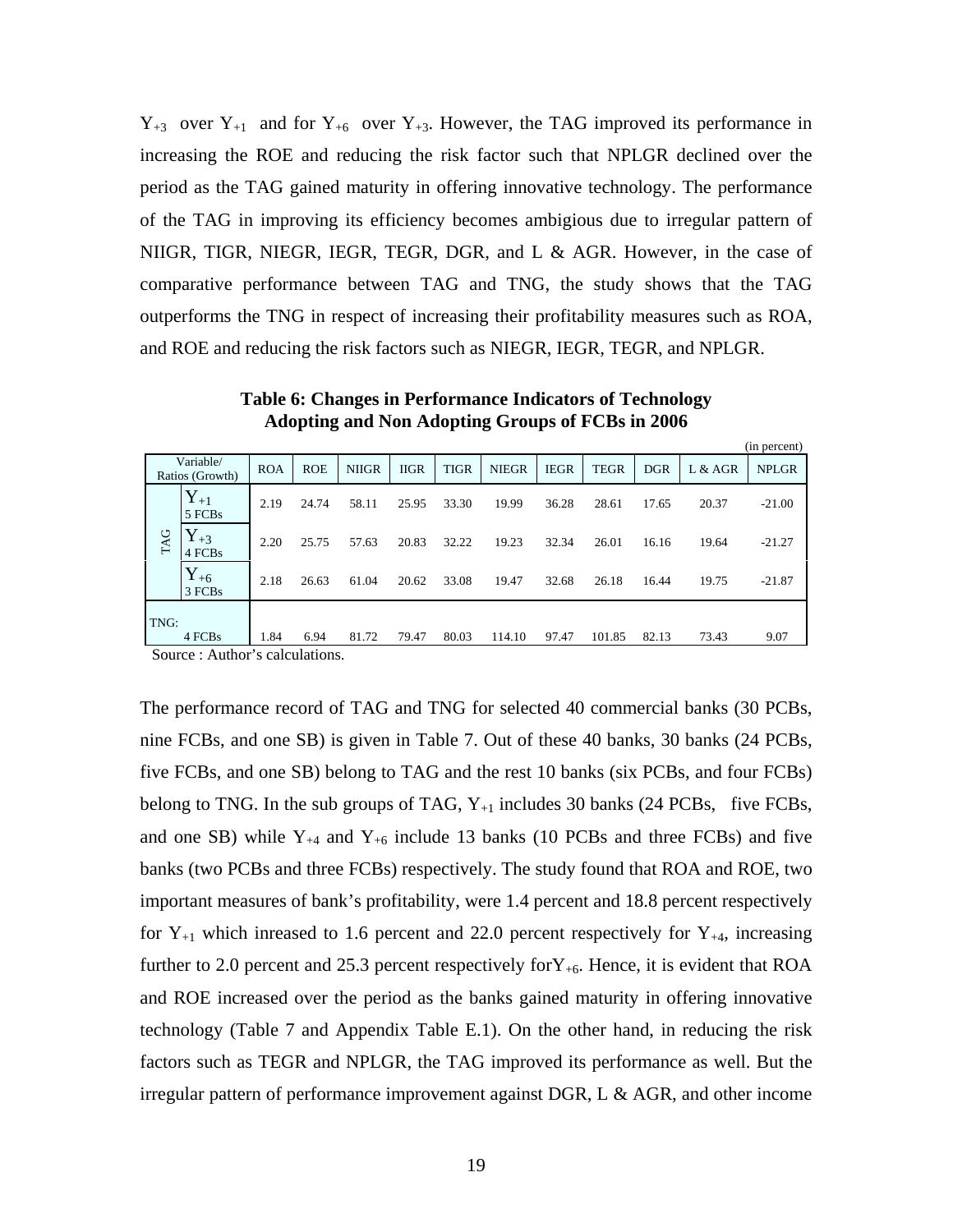and expense variables, somewhat offset the positive impact of innovative technology on banks' performance. However, while comparing the performance between TAG and TNG, the TAG is seen to outperform the TNG in respect of increasing profitability and reducing risk factors except the expense variables.

**Table 7: Changes in Performance Indicators of Technology Adopting and Non Adopting Groups for 40 Selected Banks in 2006**   $(in\ n$ 

|      |                                                            |            |            |              |             |             |              |             |             |            |         | TH POLOGIIT  |
|------|------------------------------------------------------------|------------|------------|--------------|-------------|-------------|--------------|-------------|-------------|------------|---------|--------------|
|      | Variable/<br>Ratios (Growth)                               | <b>ROA</b> | <b>ROE</b> | <b>NIIGR</b> | <b>IIGR</b> | <b>TIGR</b> | <b>NIEGR</b> | <b>IEGR</b> | <b>TEGR</b> | <b>DGR</b> | L & AGR | <b>NPLGR</b> |
|      | $Y_{+1}$<br>$N=30$ (1 SB, 24 PCBs,<br>5 FCBs               | 1.40       | 18.80      | 65.39        | 30.09       | 37.67       | 33.40        | 40.66       | 38.59       | 21.66      | 23.26   | 5.75         |
| TAG  | ${\rm Y}_{+4}$<br>$N=13(10)$ PCBs, 3<br>FCB <sub>s</sub> ) | 1.58       | 22.02      | 64.02        | 29.73       | 37.99       | 35.07        | 36.96       | 36.37       | 24.55      | 27.40   | 3.85         |
|      | $Y_{+6}$<br>$N=5$ (2 PCBs, 3 FCBs)                         | 1.98       | 25.25      | 55.14        | 29.10       | 36.97       | 20.53        | 41.32       | 32.31       | 23.00      | 25.50   | $-2.96$      |
| TNG: | $N=10$ (6 PCBs, 4 FCBs)                                    | 0.52       | 5.68       | 54.03        | 13.13       | 21.93       | 18.70        | 35.34       | 29.97       | 12.08      | 23.71   | 58.47        |
|      |                                                            |            |            |              |             |             |              |             |             |            |         |              |

Source : Author's calculations.

Finally, all scheduled banks are taken in forming TAG and TNG as per the set criteria mentioned earlier. Among the sub groups of TAG,  $Y_{+1}$  includes 33 banks (three NCBs, one SB, 24 PCBs, and five FCBs),  $Y_{+4}$  includes 16 banks (three NCBs, 10 PCBs, and three FCBs), and  $Y_{+6}$  includes six banks (one NCB, two PCBs, and three FCBs) while the TNG includes 15 banks (one NCB, four SBs, six PCBs, and four FCBs). However, the performance of TAG and TNG is shown in Table 8 and Appendix Table F.1. The ROA and ROE were 0.9 percent and 18.5 percent respectively for  $Y_{+1}$ ; ROA declined to 0.8 percent and ROE increased to 21.4 percent for  $Y_{+4}$  followed by increase of ROA to 1.3 percent and decline of ROE to 21.2 percent for  $Y_{+6}$ . The main cause of irregular pattern of ROA, ROE, NIIGR, TIGR, DGR, and L & AGR may be the presence of NCBs in forming the groups of different maturities. Since ROA and ROE for the NCBs is zero which impacts on the result found for  $Y_{+4}$ . If the NCBs are excluded, we see that different groups in TAG raises their performance in respect to almost all the performance measures as they gain maturity in adopting innovative technology. A better performance is also recorded for the TAG in reducing risk factors such that NIEGR and TEGR decrease over the period. Besides, while comparing the performance between TAG and TNG, it is found that the TAG outperforms the TNG in respect to all the performance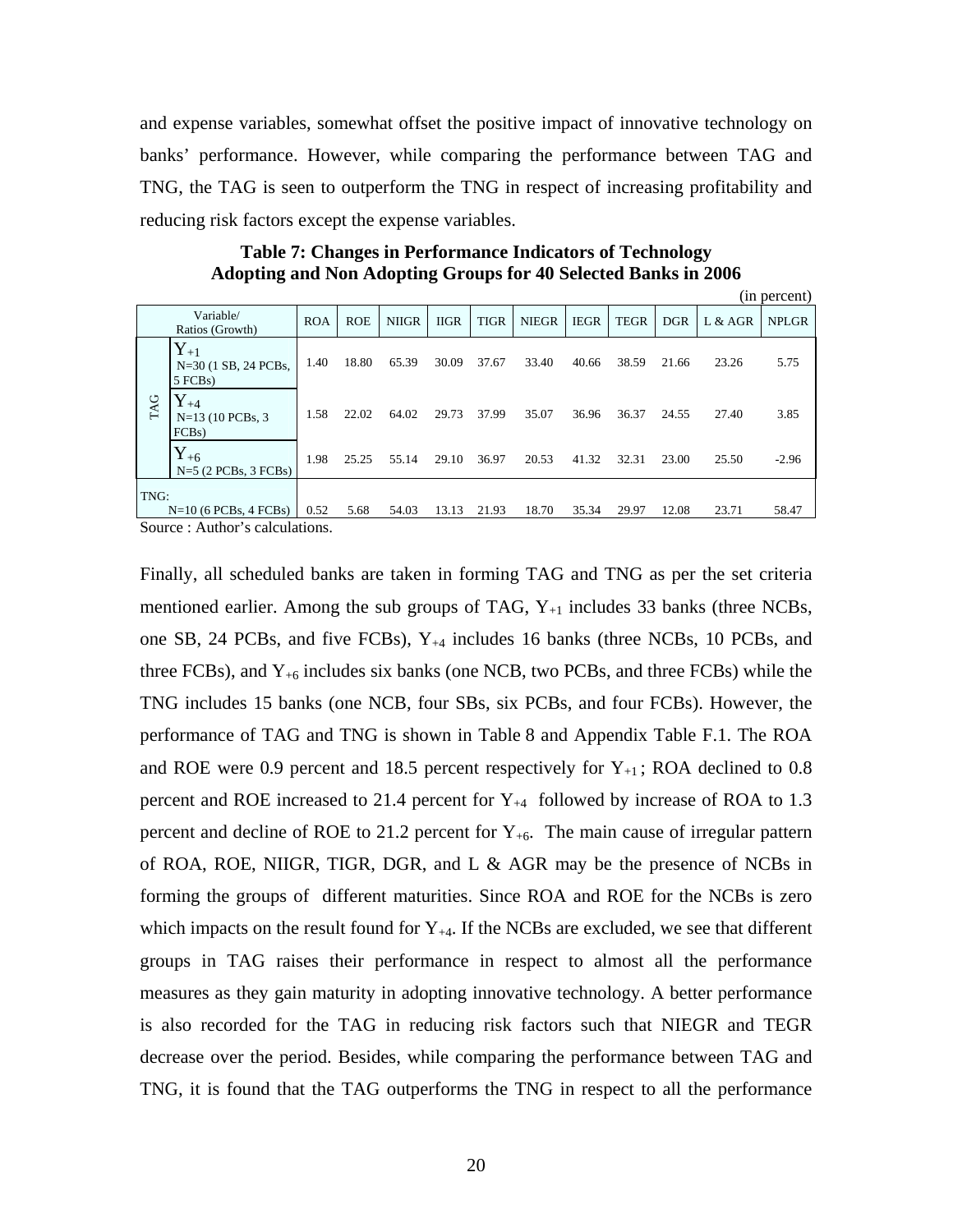measures except the expense variables. The nature of banking among different bank categories is still uneven in Bangladesh and this seems to create impact on bank's performance. Thus the results become atypical when the study is conducted considering all scheduled banks in forming TAG and TNG.

**Table 8: Changes in Performance Indicators of Technology Adopting and Non Adopting Groups for All Scheduled Banks in 2006** 

|            |                                                           |            |            |              |             |             |              |             |             |            |         | (in percent) |
|------------|-----------------------------------------------------------|------------|------------|--------------|-------------|-------------|--------------|-------------|-------------|------------|---------|--------------|
|            | Variable/<br>Ratios (Growth)                              | <b>ROA</b> | <b>ROE</b> | <b>NIIGR</b> | <b>IIGR</b> | <b>TIGR</b> | <b>NIEGR</b> | <b>IEGR</b> | <b>TEGR</b> | <b>DGR</b> | L & AGR | <b>NPLGR</b> |
|            | $Y_{+1}$<br>$N=33$ (3 NCBs, 1 SB,<br>24 PCBs, 5 FCBs)     | 0.90       | 18.49      | 58.72        | 24.18       | 31.70       | 25.82        | 34.69       | 32.06       | 13.07      | 16.99   | 10.46        |
| <b>TAG</b> | $Y_{+4}$<br>$N=16$ (3 NCBs, 10<br>PCBs, 3 FCBs)           | 0.83       | 21.41      | 55.55        | 20.83       | 29.06       | 24.11        | 30.07       | 28.20       | 11.38      | 16.53   | 10.82        |
|            | $Y_{+6}$<br>$N=6$ (1 NCB, 2 PCBs, 3<br>FCB <sub>s</sub> ) | 1.25       | 21.18      | 67.02        | 18.74       | 31.66       | 15.88        | 35.41       | 27.41       | 16.72      | 18.63   | 20.37        |
| TNG:       | $N=15$ (1 NCB, 4 SBs,                                     |            |            |              |             |             |              |             |             |            |         |              |
|            | 6 PCBs, 4 FCBs)<br>Compa : Anthon's solaritations         | 0.29       | 3.25       | 56.62        | $-16.39$    | $-5.33$     | 14.53        | $-10.87$    | $-4.24$     | 8.51       | 14.53   | 30.66        |

Source : Author's calculations.

#### **6. Conclusions and Policy Implications**

 It is a matter of significant importance to know whether decisions regarding adoption of innovative technology in banking constitute one of the prime factors in determining banks' performance and growth. The present study shows the existence of strong association between banks that have adopted innovative technology in offering banking services and their performance. The findings reveal that there exist some evidence regarding the link between technology adoption by the traditional banks and their profitability. The existence of such positive relationship is found under some assumptions and definitions of innovative technology in banking services such that the banks using at least any two or more of technology driven products and services by the end of 2005 and those that have gained at least one year maturity by 2006 since adoption of such services are considered as technology adopters while the rest of the banks are considered as non adopters. The study finds that the technology adopter group outperforms the non adopter group to some extent in case of all the alternative methods used in the present analysis. Moreover, it is also found that the technology adopting banks increase profitability as well as reduce the risk factors as they gain maturity in offering such services. Another important finding of the study is that the ROA and ROE for the technology adopting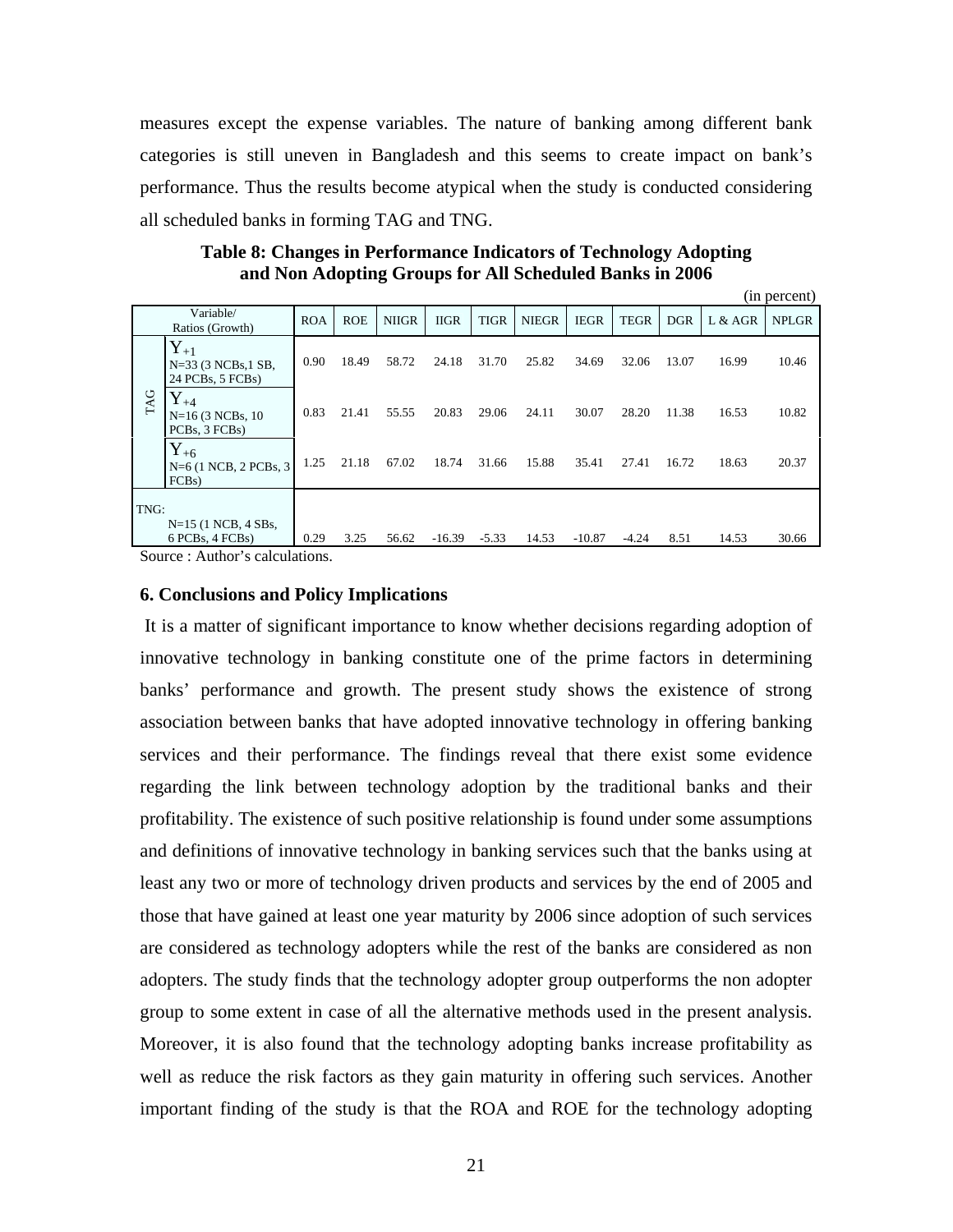groups in FCBs are greater than those of PCBs which are greater than those of SBs. However, these values for NCBs are found to be zero. It may be mentioned that profitability and other indicators of bank performance depend, in addition to adoption of innovative technology, on several other factors affecting the costs and returns of the banks. The methodology adopted in the present study does not separate out these effects and hence the conclusions need to be interpreted with caution.

The findings of the study have important policy implications for efficiently managing the financial institutions, especially the commercial banks. The study shows that the adoption of innovative technology impacts positively on banks' performance indicating that the managers of such institutions need to put emphasis on adoption and diversification of such services. In particular, the NCBs should take appropriate actions for increasing their coverage in offering innovative technology driven services with a view to increasing their performance and raising their market competitiveness. The Bangladesh Bank, being the regulator of the financial system, can play an important role through taking necessary measures to expedite the initiatives of the traditional banks in adopting such innovative technology driven products and services in their banking activities.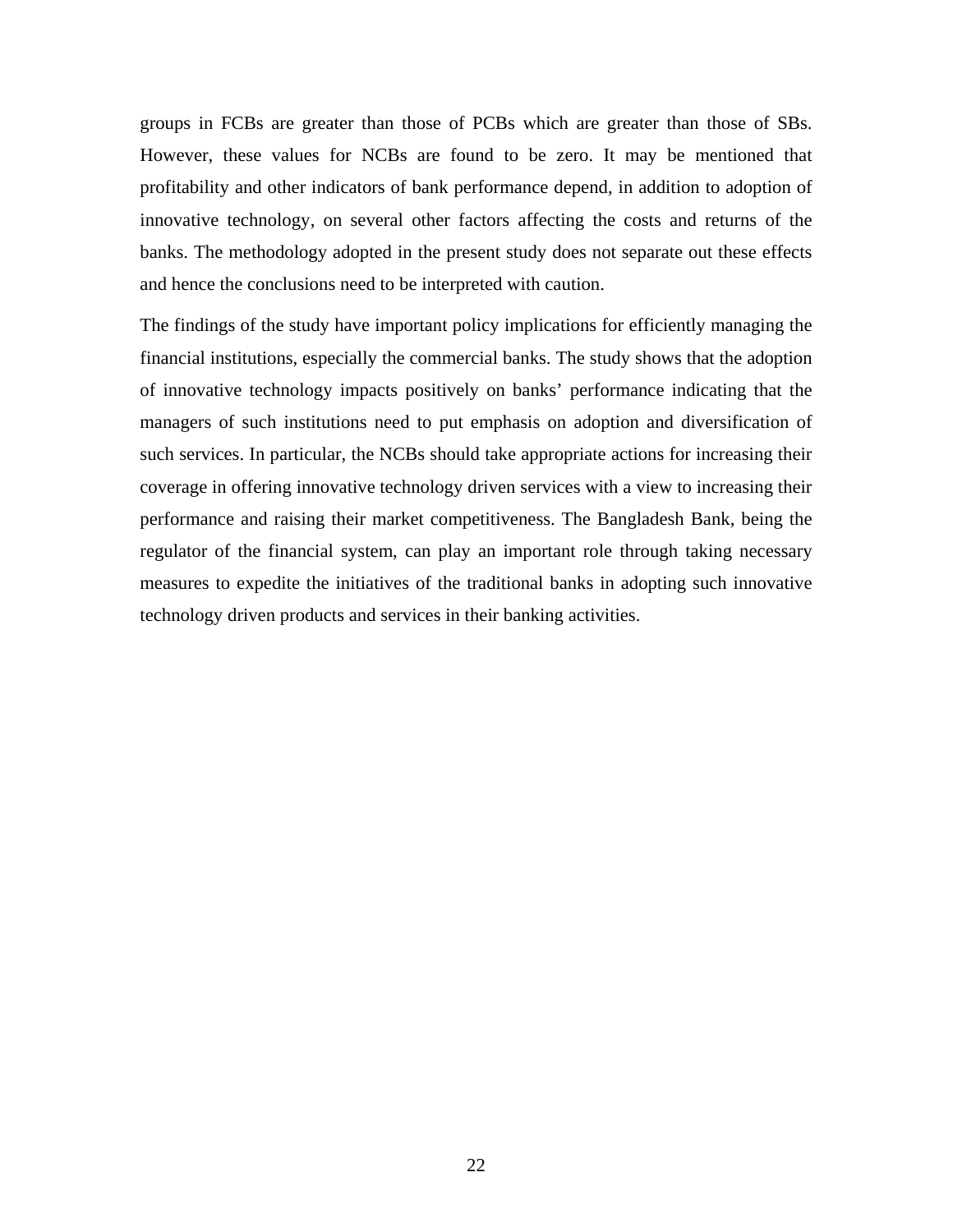#### **References**

Acharya, V. Hasan, I. Saunders, A. (2006), "The Effects of Focus and Diversification on Bank Risk and Return: Evidence from Individual Bank Portfolios", in *Journal of Business*, 2006, 79 (3), 532-574.

Ciciretti, R., Hasan, I. and Zazzara, C. (2008) "Do Internet Activities Add Value? Evidence from the Traditional Banks", *Journal of Financial Services and Research* (forthcoming).

Carlson, J., Furst, K., Lang, W. W. and Nolle D. E. (2001), *Internet Banking: Market Developments and Regulatory Issues*, Paper presented to Society of Government Economists, Nov. 17, 2000, Washington D.C.

Claessens, S., Glaessner, T. and Klingebiel, D. (2000). "Electronic Finance: Reshaping the Financial Landscape around the World," *Financial Sector Discussion Paper No. 4*, The World Bank, September.

DeYoung, R. (2001). "The Financial Progress of Pure Play Internet Banks, Electronic Finance: A New Perspective and Challenges", BIS Papers No.7, November.

DeYoung, R. (2002). "Learning-by-Doing, Scale Efficiencies, and Financial Performance at Internet-Only Banks", *Working Paper 2001-06*, Federal Reserve Bank of Chicago, September.

DeYoung, R. (2005) "The Performance of Internet-Based Business Models: Evidence from the Banking Industry*" Journal of Business* Vol. 78 No.3, pp.893-947

DeYoung, R. and Lang, W. W. and Nolle, D. L. (2005) "How the Internet Affects Output and Performance at Community Banks*" Journal of Banking and Finance* Volume 31, Issue 4, April 2007, Pages 1033-1060

Egland, Kori L., Karen Furst, Daniel E. Nolle, Douglas Robertson (1998). "Banking over the Internet", *Quarterly Journal*, vol. 17, no. 4, Office of the Comptroller of the Currency, December.

Furst, K. - Lang W. W. - Nolle D. E. (2000), "Who Offers Internet Banking?", in *Quarterly Journal*, Vol. 19, No. 2, Office of the Comptroller of the Currency, June.

Furst, K. - Lang W. W. - Nolle D. E. (2002), "Internet Banking", *Journal of Financial Services Research,* 22(1/2), August, pp. 95-117.

Jeevan MT (2000) *Only Banks-No Bricks, Voice and Data*, November 11 Available at: *[Online] htpp://www.voicendata.com/content/convergence/trends/10011102.asp*

Klebaner B. J. (1990), "American Commercial Banking", Available at definition of banking in the Free Online Encyclopedia: (*www.encyclopedia.com/doc/1E1-banking.html-192k)*

Munn G. G. (1983), "Encyclopedia of Banking and Finance", eighth revised edition, available at definition of banking in the Free Online Encyclopedia: (*www.encyclopedia.com/doc/1E1 banking.html-192k)*

Rahman M.M. (2003), "Present Status of E-banking in Bangladesh", *Journal of IBB*, Vol. 50, No. 1, June 2003, pp 101-113, Institute of Bankers Bangladesh.

Sullivan, R. J. (2000) "How Has the Adoption of Internet Banking Affected Performance and Risk in Banks? A Look at Internet Banking in the 10th Federal Reserve District", *Financial Industry Perspectives*, Federal Reserve Bank of Kansas City, December, 2000.

Schweikart L. ed. [1913–1989 (1990).], "Banking and Finance", available at definition of banking in the Free Online Encyclopedia: (*www.encyclopedia.com/doc/1E1-banking.html-192k)*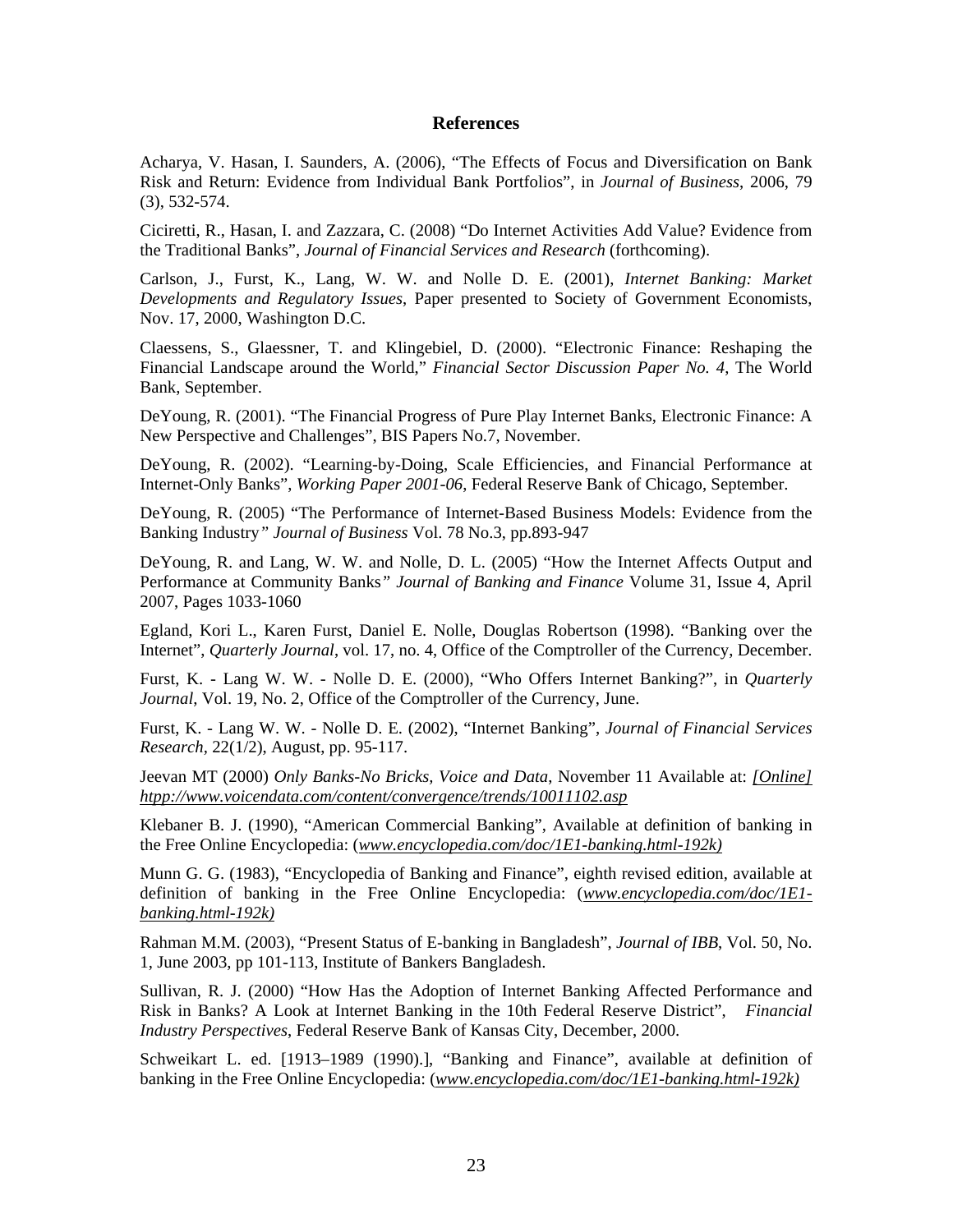## **Appendix**

|  |  |  | <b>Chart: 1: Definitions and Functions of Innovative Banking Technology in Bangladesh</b> |  |  |  |  |
|--|--|--|-------------------------------------------------------------------------------------------|--|--|--|--|
|--|--|--|-------------------------------------------------------------------------------------------|--|--|--|--|

| Product/<br>Service | Definition                                                                                                                                                                                                                                                                                                                                                                                                                       | Functions                                                                                                                                                                                                                                                                                                                                                                                                                                                  |
|---------------------|----------------------------------------------------------------------------------------------------------------------------------------------------------------------------------------------------------------------------------------------------------------------------------------------------------------------------------------------------------------------------------------------------------------------------------|------------------------------------------------------------------------------------------------------------------------------------------------------------------------------------------------------------------------------------------------------------------------------------------------------------------------------------------------------------------------------------------------------------------------------------------------------------|
| Debit<br>Card       | A special plastic card that is<br>encoded with information<br>on a magnetic strip linked<br>with deposit accounts with<br>access to ATM or POS<br>terminal                                                                                                                                                                                                                                                                       | 24-hours cash access to customer's savings or current<br>account only through ATM and POS terminals, balance<br>enquiry, mini statement printing in ATM, cash<br>withdrawal from ATM, fast cash, fund transfer to<br>linked accounts of respective customer, PIN change,<br>cheque book request, utility bills payment, prepaid<br>card, cash deposit, cheque deposit, purchase of goods<br>and services through POS terminal, transaction details,<br>etc |
| Credit<br>Card      | A special plastic card that is<br>encoded with information<br>on a magnetic strip linked<br>with credit accounts with<br>access to ATM or POS<br>terminal<br>located<br>at<br>merchant outlet, restaurant,<br>5 star hotels, hospitals etc                                                                                                                                                                                       | 24-hours cash access within the sanctioned limit to<br>customer's credit account through ATM, POS,<br>merchant shop window, and payment counter, making<br>payment to merchant against purchase of goods and<br>services, availing cash advances, withdrawal of cash<br>from ATM, SMS banking, I banking, E statements,<br>auto bills, pay insurance coverage, rewards program,<br>card cheque, etc                                                        |
| <b>ATM</b>          | An electronic device used<br>bank<br>by<br>customers<br>to<br>process<br>account<br>transactions. Typically, a<br>user inserts into the ATM a<br>special plastic card that is<br>encoded with information<br>on a magnetic strip. The<br>strip<br>contains<br>an<br>identification<br>code<br>transmitted to the bank's<br>central<br>computer<br>by<br>modem. Basically, ATM<br>functions as a cash counter<br>of a bank branch | Allows all types of debit card, credit cards, Q-cash<br>card, visa card etc for making transactions, allow all<br>visa card holders to withdraw cash, balance inquiry, 24-<br>hours cash withdrawal facilities using debit/ credit<br>cards, fast cash, fund transfer, PIN change, mini<br>statement, statement request, cheque book request,<br>utility bill payment, prepaid card, cash deposit and<br>cheque deposit etc.                               |
| <b>POS</b>          | An electronic device having<br>features to identify the<br>special plastic card that is<br>encoded with information<br>magnetic<br>strip.<br>a<br>on<br>Actually,<br>device<br>the<br>functions<br>as a receiving<br>desk of cash counter of a<br>bank branch                                                                                                                                                                    | Allows all types of debit card, credit cards, Q-cash<br>card, visa card etc for making transactions, provides a<br>number of facilities such as, payment for products<br>purchased or services rendered at different merchant<br>locations using debit/ credit cards, return of goods and<br>services etc                                                                                                                                                  |
| On line             | wide<br>network<br>A<br>area<br>(WAN)<br>connecting<br>branches<br>of<br>individual<br>which<br>provides<br>bank,                                                                                                                                                                                                                                                                                                                | Provides transactional facility through any branch<br>under the respective bank online network, payment<br>against pay order or pay order encashment from any<br>branch, demand draft encashment from any branch,                                                                                                                                                                                                                                          |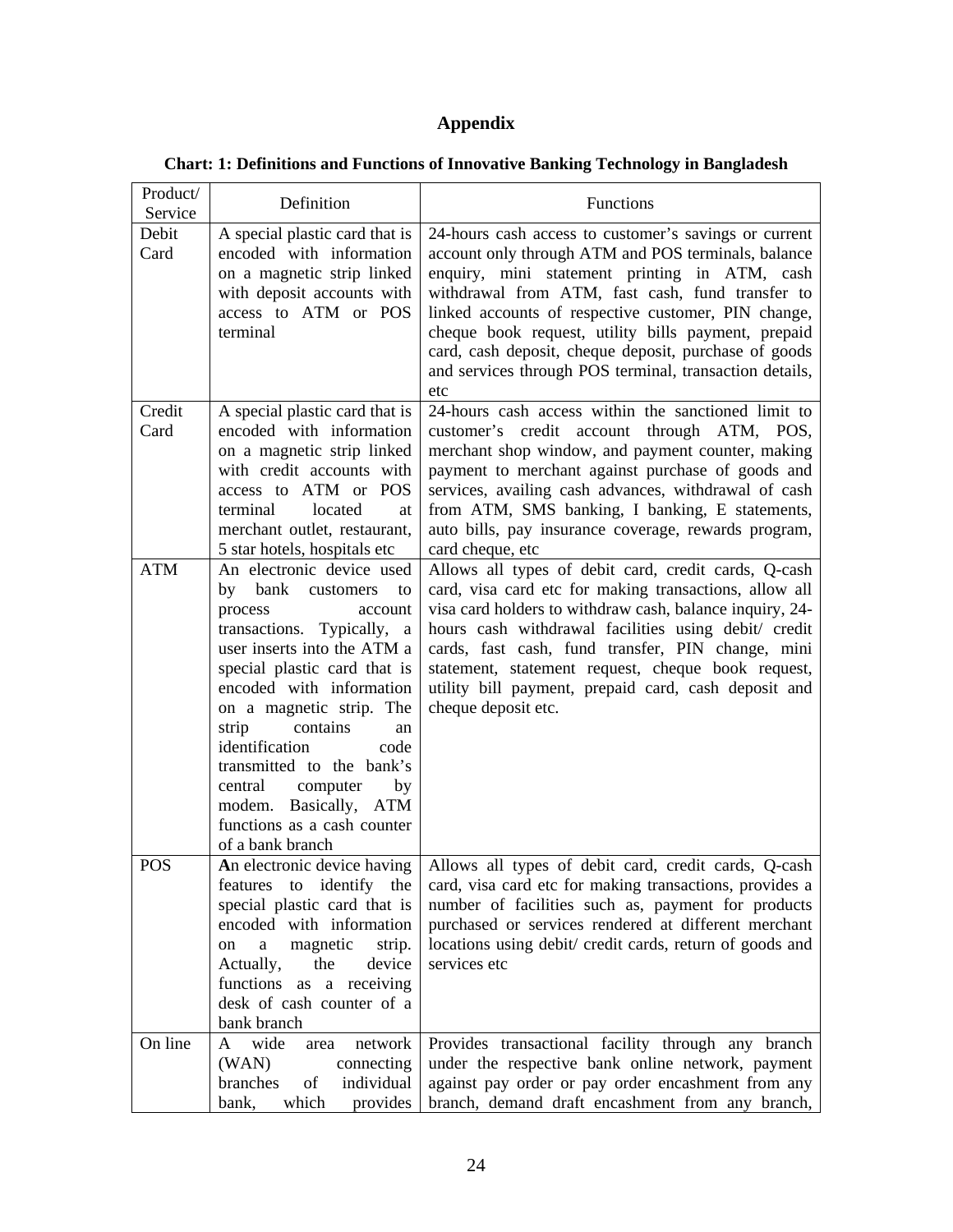| Product/<br>Service | Definition                                                                                                                                                                                                                                                                                                                                                                | Functions                                                                                                                                                                                                                                                                                                                                                                                                                                                                                                                                                                                                                             |
|---------------------|---------------------------------------------------------------------------------------------------------------------------------------------------------------------------------------------------------------------------------------------------------------------------------------------------------------------------------------------------------------------------|---------------------------------------------------------------------------------------------------------------------------------------------------------------------------------------------------------------------------------------------------------------------------------------------------------------------------------------------------------------------------------------------------------------------------------------------------------------------------------------------------------------------------------------------------------------------------------------------------------------------------------------|
|                     | any-branch-banking<br>facilities to its customers                                                                                                                                                                                                                                                                                                                         | opening or redemption of FDR from any branch,<br>remote fund transfer, remote cash withdrawal, remote<br>account statement, clearing for any branch a/c, remote<br>balance inquiry, sweep-in, sweep-out, opening L/C<br>from any branch, loan repayment to any branch, deposit<br>and withdrawal facility to and from any branch of<br>individual bank under its own online network etc                                                                                                                                                                                                                                               |
| Tele<br>banking     | Tele banking refers to the<br>services provided through<br>phone that requires<br>the<br>dial<br>customers<br>to<br>a<br>particular telephone number<br>have<br>access<br>to<br>to<br>an<br>which<br>provides<br>account<br>several options of services                                                                                                                   | Detail<br>information,<br>balance<br>account<br>inquiry,<br>information about products or services, ATM card<br>activation, chequebook related service, bills payment,<br>credit card service etc                                                                                                                                                                                                                                                                                                                                                                                                                                     |
| Internet<br>banking | Internet banking refers to<br>the use of the internet as a<br>remote delivery channel for<br>banking<br>services.<br>It<br>is<br>nothing but the WWW<br>through which banks can<br>reach to their customers<br>directly<br>with<br>no<br>intermediaries. It permits<br>the customer to conduct<br>transactions<br>from<br>any<br>terminal with access to the<br>internet. | Account balance enquiry, fund transfer among the<br>accounts of same customer, Opening or modify of term<br>deposit account, cheque book or pay order request,<br>exchange rate or interest rate enquiry, bills payment,<br>account summary, account details, account activity,<br>standing<br>instructions,<br>loan<br>loan<br>repayment,<br>information, statement request, , cheque status enquiry,<br>stop payment cheque, refill prepaid card, password<br>change, L/C application, bank guarantee application,<br>lost card (debit/credit) reporting, pay credit card dues,<br>view credit card statement or check balance etc. |
| <b>SWIFT</b>        | SWIFT is a Belgium based<br>international network for<br>the bank community which<br>the commercial banks use<br>widely<br>for international<br>business                                                                                                                                                                                                                  | Provides instant message transmission services to its<br>member banks, sending and receiving fund transfer<br>message both outward and inward, receiving NOSTRO<br>account statement and correspondence between banks,<br>transmits remittance related messages, transmitting<br>payment instructions, transmit letter of credit $(L/C)$<br>related messages such as, L/C issuance, advising,<br>subsequent<br>amendments,<br>negotiations,<br>add<br>confirmations and reimbursements.                                                                                                                                               |
| Reuter              | providing<br>message<br>A<br>device<br>electronic<br>linked<br>with international financial<br>market                                                                                                                                                                                                                                                                     | Provides information services regarding market rate,<br>commodity rate, market news or market views, foreign<br>exchange inquiry, dealing, obtaining current status of<br>foreign currency rate, money market information<br>accumulation etc                                                                                                                                                                                                                                                                                                                                                                                         |

Note: Functions column refer to an identical and standard package of technology driven banking services and transactional capabilities provided by most of the commercial banks in Bangladesh especially the PCBs and FCBs.

Source: Author's survey in 2007 and Free On line Encyclopedia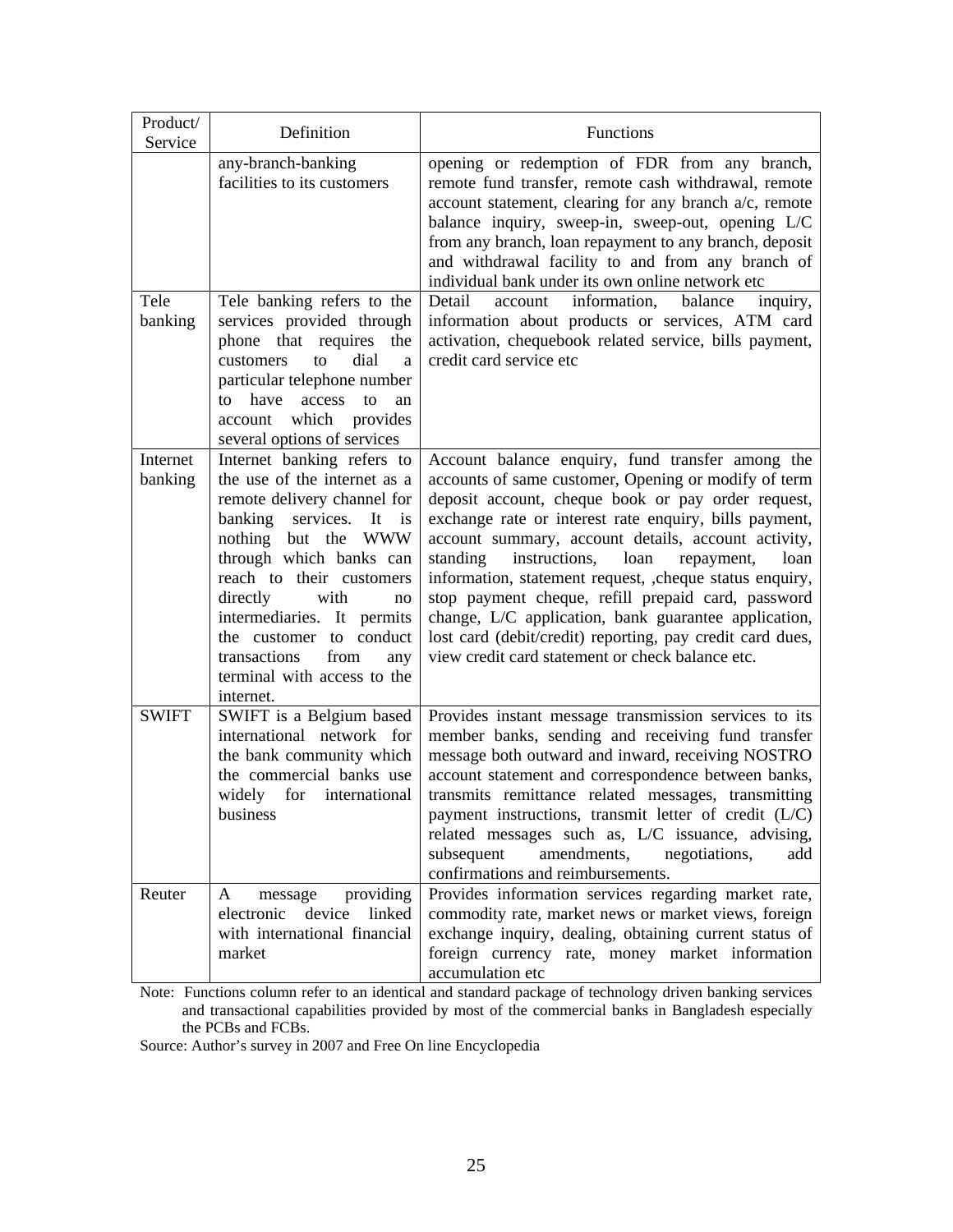|                              |                   |            | (in percent) |
|------------------------------|-------------------|------------|--------------|
| Variable/<br>Ratios (Growth) |                   | <b>ROA</b> | <b>ROE</b>   |
| TAG                          | $Y_{+1}$ : 3 NCBs | 0.00       | 0.00         |
|                              | $Y_{+2}$ :3 NCBs  | 0.00       | 0.00         |
|                              | $Y_{+3}$ :3 NCBs  | 0.00       | 0.00         |
|                              | $Y_{+4}$ :3 NCBs  | 0.00       | 0.00         |
|                              | $Y_{+5}$ :1 NCB   | 0.00       | 0.00         |
|                              | $Y_{+6}$ :1 NCB   | 0.00       | 0.00         |
| TNG:                         |                   |            |              |
|                              | 1 NCB             | 0.00       | 0.00         |

#### **Table : A.1 : ROA and ROE of TAG and TNG : NCBs in 2006**

Note : Percentage of Return on Asset (ROA) = (Net Income after Tax and Provision / Total Asset) \* 100. Similarly, Percentage of Return on Equity (ROE) = (Net Income after Tax and Provision / Total Capital and Reserve) \* 100. Since Net Income after Tax and Provision found zero for each of the NCBs in 2006 that results in zero ROA and ROE in Table A.1

Source : Author's calculations

#### **Table : B.1 : ROA and ROE of TAG and TNG : SBs in 2006**

|                              |            | (in percent) |
|------------------------------|------------|--------------|
| Variable/<br>Ratios (Growth) | <b>ROA</b> | <b>ROE</b>   |
| TAG:                         |            |              |
| $Y_{+1}$ : 1SB               | 1.87       | 22.25        |
| TNG:                         |            |              |
| 4 SBs                        | $-0.0002$  | $-0.001$     |

Note : Since technology adopted group (TAG) consists of one specialized bank (SB), the result found for  $Y_{+1}$  to  $Y_{+6}$  groups of TAG remain unchanged and hence to avoid repetation results found for  $Y_{+2}$ 

 $_{\text{to}}$  Y<sub>+6</sub> are not shown.

Source : Author's calculations

|      |                              |            | (in percent) |
|------|------------------------------|------------|--------------|
|      | Variable/<br>Ratios (Growth) | <b>ROA</b> | <b>ROE</b>   |
| TAG  | $Y_{+1}$ : 24 PCBs           | 1.17       | 16.69        |
|      | $Y_{+2}$ :21 PCBs,           | 1.24       | 17.80        |
|      | $Y_{+3}$ : 17 PCBs           | 1.31       | 18.62        |
|      | $Y_{+4}$ : 10 PCBs           | 1.31       | 19.41        |
|      | $Y_{+5}$ : 7 PCBs            | 1.35       | 19.88        |
|      | $Y_{+6}$ : 2 PCBs            | 1.54       | 21.65        |
| TNG: |                              |            |              |
|      | 6 PCB <sub>s</sub>           | 0.35       | 5.05         |

#### **Table : C.1 : ROA and ROE of TAG and TNG : PCBs in 2006**

Source : Author's calculations